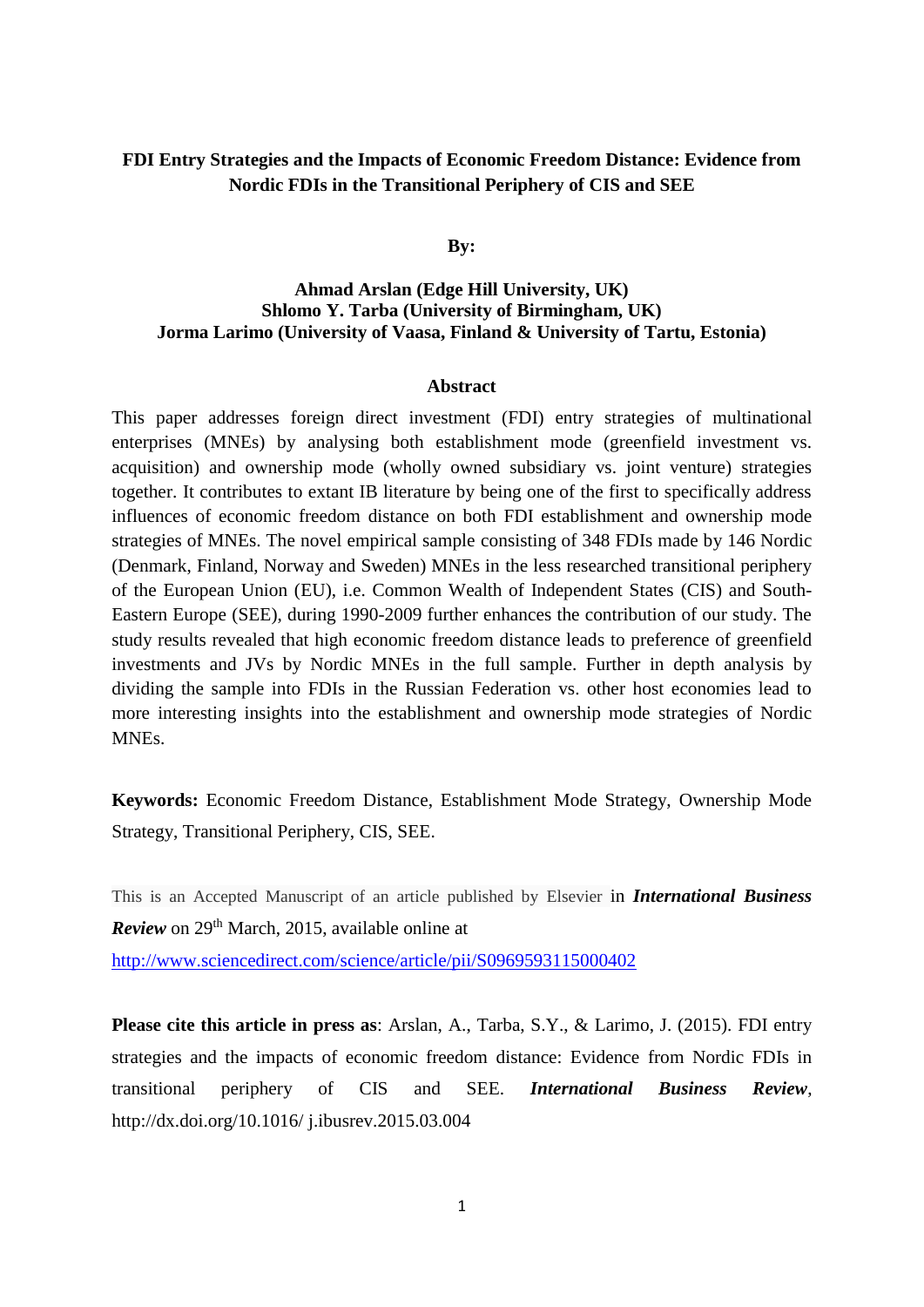## **1. INTRODUCTION**

Foreign market entry mode decisions are an important part of the international strategy of multinational enterprises (MNEs) and have been researched widely in the field of international business (IB) studies (e.g. Brouthers and Hennart, 2007; Slangen and Hennart, 2007). These decisions are commonly segmented into equity based and non-equity based modes (Pan and Tse, 2000; Brouthers and Hennart, 2007). The equity based entry modes involve foreign direct investment (FDI) made by the MNEs (Dunning and Lundan, 2008; Demirbag et al., 2008) and involve detailed analyses of the trade-off between control and investment risk, as well as conformance to institutional requirements of host countries (e.g. Luo, 2001; Xu and Shenkar, 2002; Arslan and Larimo, 2011). MNEs face two important strategic decisions when they wish to enter new international markets using FDI mode. The first one is referred to as establishment mode strategy (Dikova and van Witteloostuijn, 2007; Arslan and Larimo, 2011), where MNEs, decide whether to acquire an existing enterprise (acquisition) or build a new start up (greenfield investment). The second one is referred to as ownership mode strategy where the level of equity ownership in a foreign subsidiary is determined, i.e. formation of a wholly owned subsidiary (WOS) or a joint venture (JV) with a local partner (e.g. Brouthers and Brouthers, 2000; Slangen and Hennart, 2007).

IB Scholars have analysed these FDI strategies of MNEs using different theoretical and empirical approaches. Some past studies addressed the ownership mode strategy of MNEs by studying the choice between JVs or WOSs (e.g. Anderson and Gatignon, 1986; Luo, 2001; Xu et al., 2004; Brouthers and Hennart, 2007; Jung et al., 2008). Other IB scholars concentrated more on the establishment mode strategy of the MNEs (e.g. Hennart and Park, 1993; Brouthers and Brouthers, 2000; Datta et al., 2002; Larimo, 2003; Shimizu et al., 2004; Slangen and Hennart, 2007; Demirbag et al., 2008; Arslan and Larimo, 2011). Finally, some IB studies have attempted to perform an in depth analysis of equity entry mode strategy by addressing the choice between joint ventures, acquisitions and greenfield investments by the MNEs (e.g. Kogut and Singh, 1988; Chang and Rosenzweig, 2001; Elango and Sambharya, 2004; Dikova, 2012). An MNE's subsidiary can be wholly or partially owned whether it creates a greenfield investment or acquires an existing firm, indicating that acquisitions can be partially and wholly owned as well (e.g. Jakobsen and Meyer, 2008; Arslan and Larimo, 2012; Contractor et al., 2014). Moreover, it should be noted that each of the market entry mode strategies (full acquisitions, wholly owned greenfield investments, partial acquisitions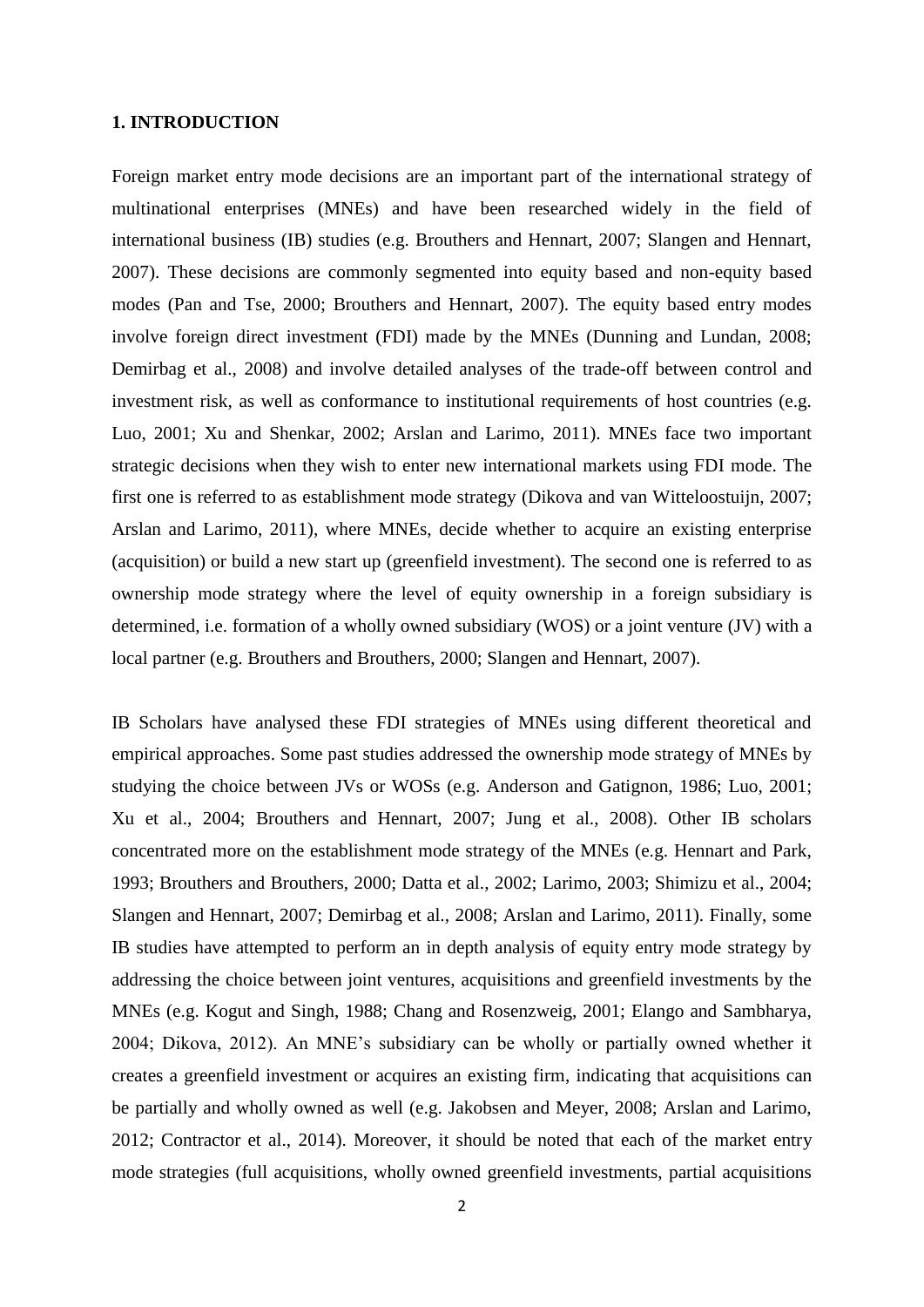and JVs) offers specific benefits and risks for MNEs. Consequently, establishment and ownership mode strategies emerge as significant decisions for MNEs (Kulkarni, 2001; Chang and Rosenzweig, 2001; Harzing, 2002; Demirbag et al., 2008) because they are considerably inflexible and irreversible in nature due to the large financial and resource commitment involved (e.g. Elango and Sambharya, 2004; Dikova, 2012). Strikingly, while there may not be agreement on the actual rate of success/failure in various FDI establishment and ownership mode strategies (for instance, acquisitions, JVs and WOSs ), it is clear that far too many investments fail to deliver what was expected (e.g. Cartwright and Cooper, 1996; Schoenberg, 2006; Gomes et al., 2011; Weber et al., 2014). Therefore, studying and analysing both FDI establishment and ownership mode strategies together can offer useful insights and contribute to extending IB literature because they have been rather infrequently addressed together and in-depth in past IB studies.

MNEs entering foreign markets using FDI mode encounter an important issue as each host country represents a unique institutional environment (North, 1990) which can influence their entry and operational strategies substantially (e.g. Peng, 2002, 2003; Estrin et al., 2009). The differences in institutional environments between home and host countries of MNEs and the impacts on their strategies have been addressed in past IB studies by the construct of institutional distance, which has been conceptualised and operationalised in a variety of ways (e.g. Xu and Shenkar, 2002; Xu et al., 2004; Gaur and Lu, 2007; Estrin et al., 2009; Arslan and Larimo, 2010, 2011; Dikova, 2012).

It needs to be stressed that an important characteristic of institutional environments of the host countries relates to the differing levels of economic freedom in their economies (North and Thomas, 1973; North, 1981, 1990). The level of economic freedom of a country has been linked to its economic development as well as to the increased FDI inflows and activities of the MNEs (Cole, 2003). Economic freedom in a country can be defined by its key ingredients which are "personal choice, voluntary exchange coordinated by markets, freedom to enter and compete in markets, and protection of persons and their property from aggression by others" (Gwartney et al., 2008: 3). For instance, the study by Ford et al. (1998) focusing on the macro level examined the link between economic freedom (a measure of government intervention) and the penetration of three durable goods (televisions, radios and automobiles) across countries and found a significant relationship between greater amounts of economic freedom and penetration for these three products. However, the factors concerning economic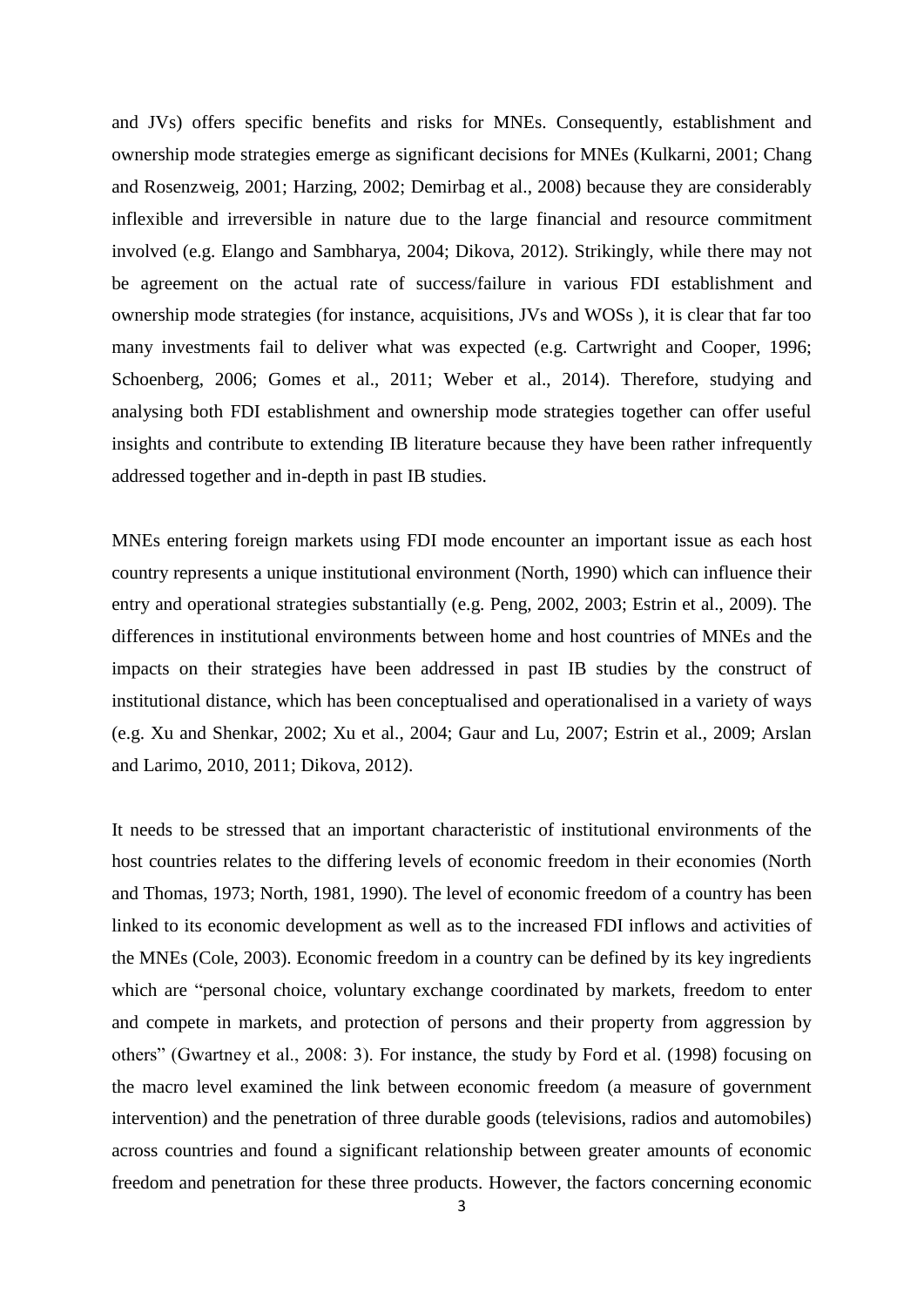freedom in different countries have been rather infrequently researched in the management and IB studies addressing the strategies of MNEs in their international markets. DiRienzo et al. (2007), Demirbag et al. (2011) and Arslan and Larimo (2012) are examples of the very few studies that used some aspects of economic freedom to analyse different IB strategies of MNEs.

It has been referred earlier that the variance in levels of economic freedom in host countries has been found to have strong linkages with FDI flows; we expect that this variance may also impact important FDI related strategies and choices of the investing MNEs. Therefore, we argue that the economic freedom distance (i.e. difference in levels of economic freedom in the home and host countries of MNEs) can potentially influence both FDI establishment and ownership mode choices. The literature review of past management and IB research reveals that so far no study (at least to our knowledge) has specifically analysed the impacts of economic freedom distance on both establishment mode and ownership mode strategies of the MNEs together. Therefore, this paper aims to enrich the extant IB and management literature by analysing these important FDI strategies of MNEs together, using a relatively new construct of economic freedom distance.

The empirical sample of the current study is based on the FDIs made by Nordic Firms in host economies that are located in the transitional periphery of the European Union (EU) i.e. Commonwealth of Independent States (CIS) and South-East Europe (SEE)*.* The importance of transition economies as investment locations for the MNEs has hugely increased over the last decade (Meyer and Peng, 2005; Bitzenis, 2009). With economic liberalization of Central and Eastern European countries (CEE), and former Soviet Union republics, vast market and production opportunities opened up for the MNEs (Bitzenis, 2009). A number of IB studies have focused on the CEE area in general to analyse different aspects of FDI market entry mode strategies of MNEs (see e.g. Meyer, 2002; Peng, 2003; Meyer and Peng, 2005; Dikova and van Witteloostuijn, 2007; Karhunen et al., 2008; Jakobsen and Meyer, 2008; Arslan and Larimo, 2010; Dikova, 2012; Bitzenis, 2004, 2006, 2009, 2014). Moreover, ex-socialist countries represent two distinct categories; the Baltic States, Poland, Hungary, the Czech Republic, Slovenia and Slovakia have been more successful in their transition to market economies and are considered part of developed European economies since joining the European Union in 2004 (Zweynert and Goldschmidt, 2006). However, CIS and SEE countries like Russia, Belarus, Bulgaria, Ukraine, Romania, Bosnia and Herzegovina,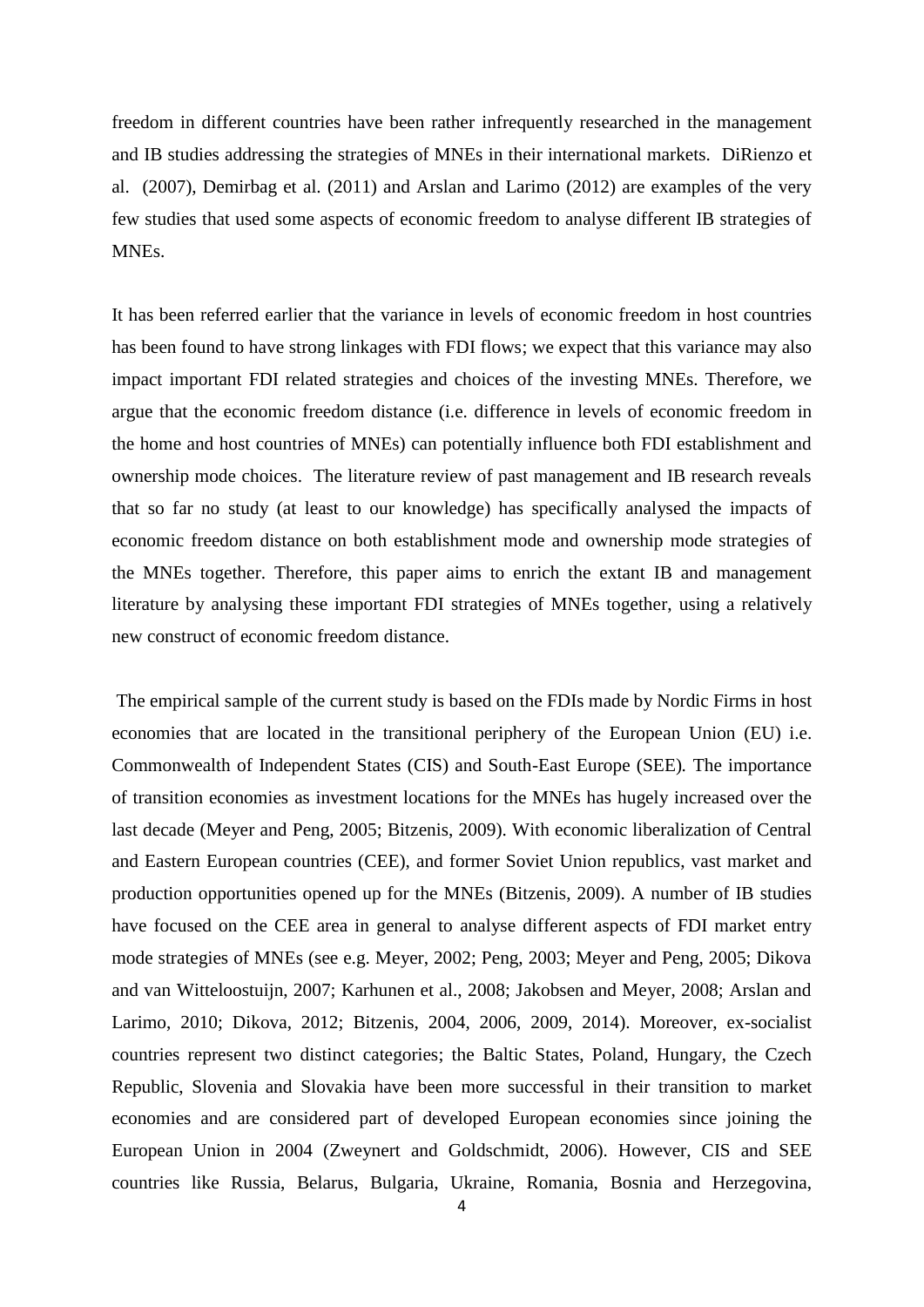Croatia, Serbia, Kazakhstan and Uzbekistan have been less successful in their transition to market economy and significant barriers still exist for foreign firms' entry and operations (Meyer, 2005; Shiells, 2003 Zweynert and Goldschmidt, 2005,2006, Bitzenis, 2009; EBRD, 2013). Although Romania and Bulgaria joined the EU in 2007, significant problems in relation to institutional development, economic freedom and transparency exist there (e.g. Dumitriu and Stefanescu, 2008; EBRD, 2013).

The term transitional periphery of the EU was coined by sociologists and economists a decade ago (see e.g. Totev, 2002; Barry, 2004; Galego et al., 2004; Balkir et al., 2013) and includes countries located in territories bordering core EU economies in the SEE region as well as ex-soviet states that are members of CIS (Demekas et al., 2005, 2007; Aslund, 2012; Estrin and Uvalic, 2013, 2014). These economies are generally characterized by significant challenges for investing foreign MNEs, such as macroeconomics and political instability, problematic legal systems, official corruption, crime and mafia, lack of information about market conditions and uncertainty, and lack of a business culture by local employees and local partners (Demekas et al., 2005, 2007; Bitzenis, 2009; Estrin and Uvalic, 2013, 2014). These challenges resulted primarily from the political instability in the Balkans during the 1990s, as well as the slow pace of transition combined with high corruption in economies like those of Bulgaria, Romania, Belarus, Ukraine and Russia (Bitzenis and Marangos, 2007; Aslund, 2012; Bitzenis, 2009; Estrin and Uvalic, 2013, 2014; Treisman, 2014). However, despite the challenges, there has been an increasing interest by western MNEs in these economies depicted by increased FDI over the years due to prospects for future market and business growth, as well as location advantages of presence in low cost economies close to the EU (Bitzenis and Vlachos, 2010; Treisman, 2014).

It needs to be further stressed that SEE and CIS States have been rather ignored in transition economy specific market entry and IB studies because those studies mostly concentrated on CEE countries like Poland, Hungary, Baltic States, Czech Republic, Slovakia, and Slovenia that became part of the EU in 2004. Moreover, in many of the earlier market entry studies, the Russian Federation has been included in the sample of CEE states with other countries like Poland, Hungary, Baltic states (e.g. Meyer, 2002; Meyer and Peng 2005; Arslan and Larimo 2010; Dikova, 2012). We argue that based on the important indicators of transition to market economy and the level of economic freedom, the Russian Federation should be included in analysis with other transitional periphery economies of CIS and SEE (Gwartney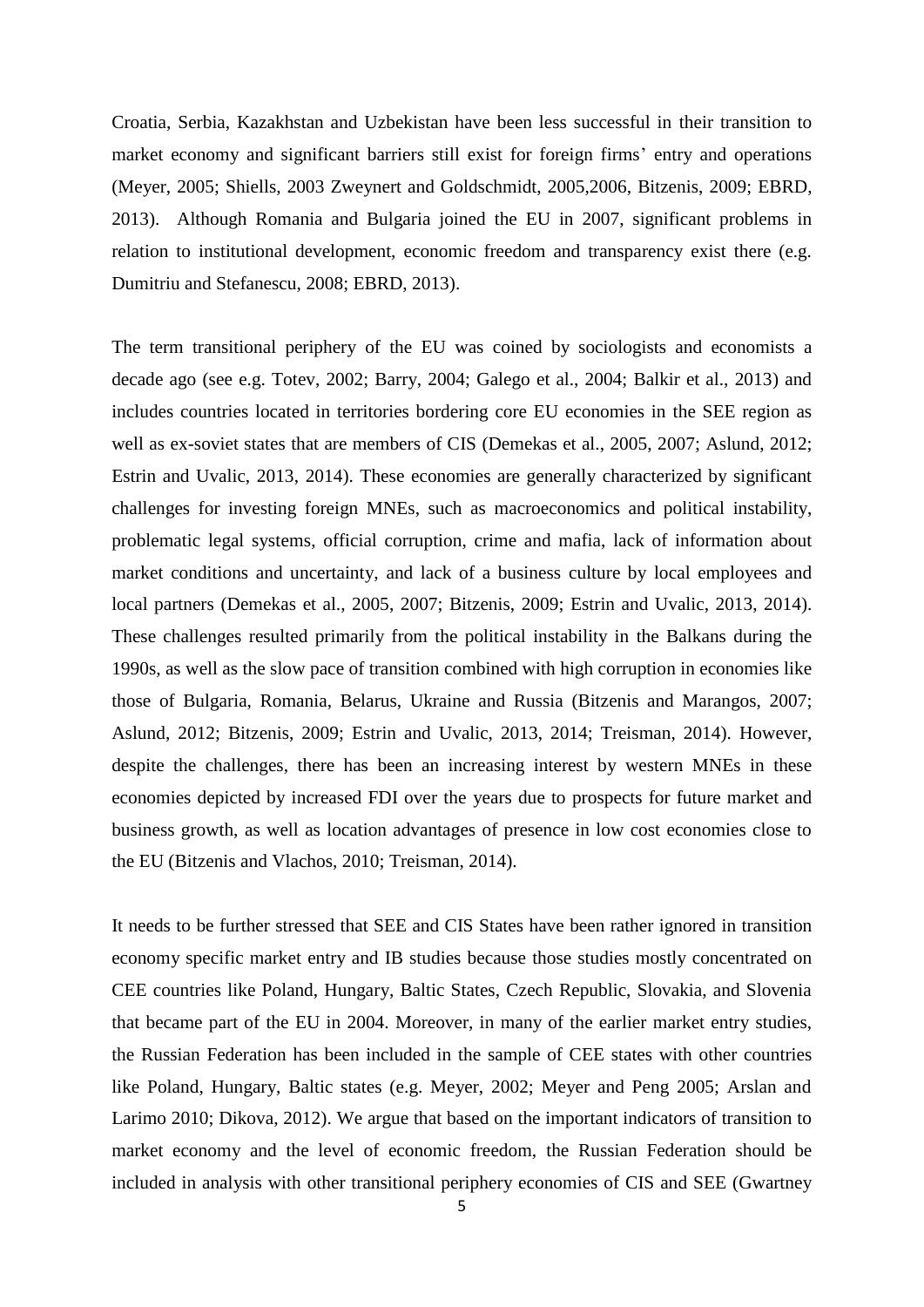et al., 2008, 2009; IMD, 2010). Therefore, the current paper aims to concentrate on FDIs in host countries located in this transitional periphery of developed and advanced European economies. The investing MNEs in the current study's empirical sample come from small, open and highly internationalised Nordic economies (i.e. Finland, Sweden, Norway and Denmark). The home countries of the investing MNEs in the current study further characterise a developed institutional environment representing high levels of economic freedom (Gwartney et al., 2009). It is expected that this relatively unique empirical context has the potential to offer newer insights to the literature concerning establishment and ownership mode strategies of MNEs, as it also uses the construct of economic freedom distance, which is an important and rather infrequently researched construct in the management and IB studies.

## **2. THEORETICAL BACKGROUND AND STUDY HYPOTHESES**

Economic freedom has been referred to by economic historians as an important pre-requisite of economic activity, growth and development in different societies and countries (e.g. North and Thomas, 1973; North, 1990). The previous research indicates that increased economic freedom in the emerging economies is a positive determinant of FDI inflows and it should also be a key priority of the policy makers in those countries (e.g. Krugman, 1991; Cole, 2003). Further on, Cole (2003) found that the countries with greater economic freedom (which offer the protection of privately operating markets and of private property with minimal government interference) receive increased FDI inflows over a longer time period, in comparison with the countries with lower levels of economic freedom. As has been stated earlier, economic freedom in a country has been shown to have strong linkages with increased FDI inflows and activities by MNEs in those economies (Krugman, 1991; Meyer et al., 2009). Therefore, it can be expected that the difference in levels of economic freedom between home and host countries of MNEs (i.e. economic freedom distance) can also influence both the establishment and ownership mode strategies of the MNEs.

Economic freedom distance between home and host countries of an MNE can be a source of uncertainty for the investing firm in a new environment (Demirbag et al., 2011) and can lead to additional costs for the investing MNE's operations in that particular market. These costs result from unfamiliarity hazards as referred to in some earlier management and IB studies (e.g. Gaur and Lu, 2007; Demirbag et al., 2011). Unfamiliarity hazards emerge from the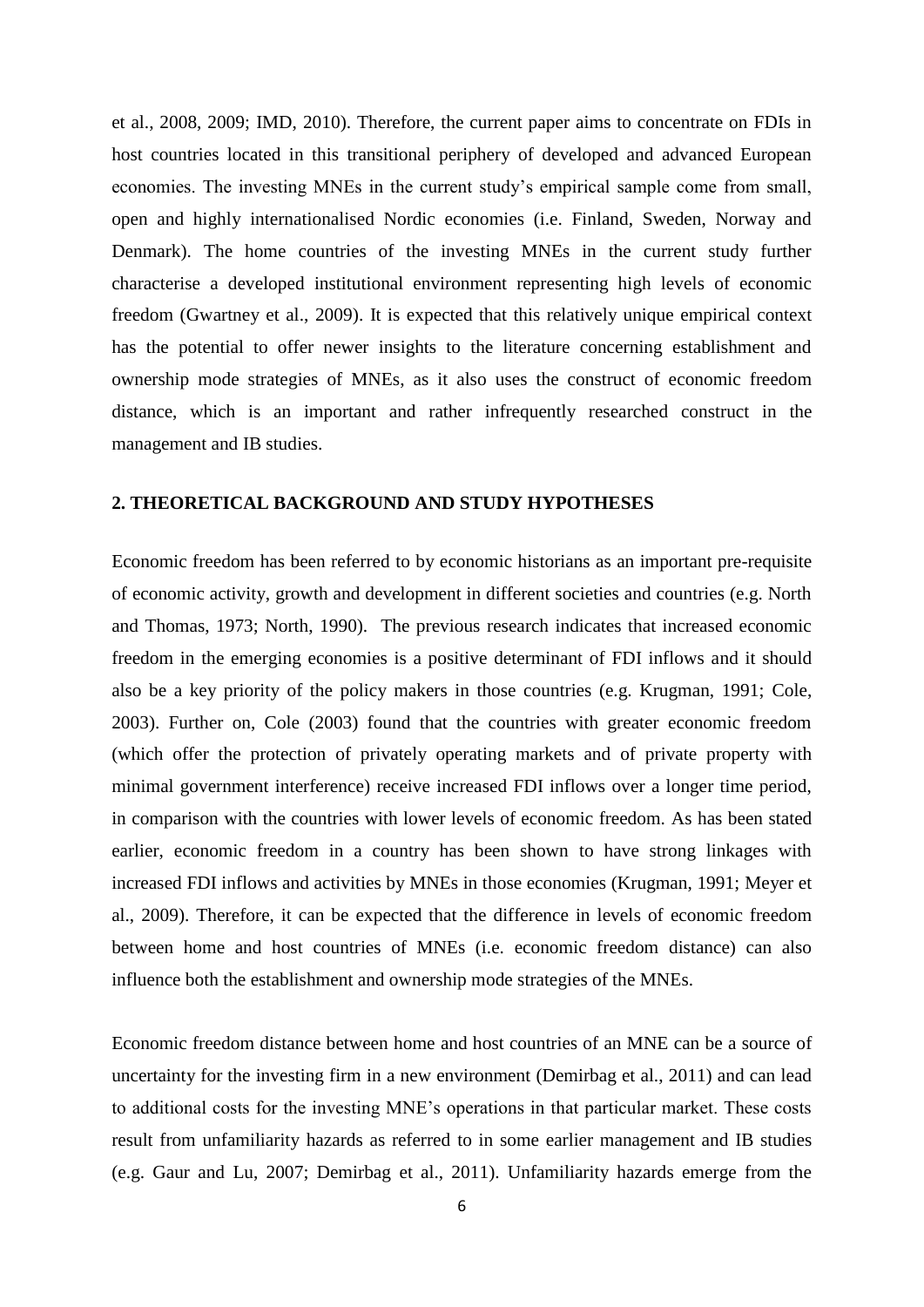investing MNEs' lack of knowledge about the host country institutions (Demirbag et al., 2011) and they are also a major hurdle in managing a subsidiary (e.g. Delios and Henisz, 2003; Gaur and Lu, 2007). The weakness of market economy institutions in any country has been mentioned as a major source of these problems for the investing MNEs (Meyer et al., 2009; Demirbag et al., 2011). The weakness of market economy institutions in the host countries is also evidenced by the presence of a low level of economic freedom there (Gwartney et al., 2008). Economic freedom distance can be referred to as a manifestation of the differences in terms of strength of market economy institutions between home and host countries of MNEs (see e.g. Demirbag et al., 2011). As referred earlier, both establishment and ownership mode represent important market entry mode strategies of MNEs and the difference in levels of economic freedom between home and host country is expected to affect them significantly. Therefore, the specific discussion on the influence of economic freedom distance on these strategies of MNEs is presented as follows.

#### **Economic Freedom Distance and FDI Establishment Mode Strategy of MNEs**

Previous management and IB research indicates that if an MNE intends to internationalise by acquiring a local firm, in a distant market with high institutional differences, it often will face governmental intervention in the organizational policies and strategies due to differences in antitrust regulations (e.g. Schneper and Guillen, 2004; Estrin et al., 2009). It has also been found empirically that MNEs tend to establish greenfield subsidiaries, rather than acquisitions when the country differences are higher (e.g. Kogut and Singh, 1988; Cho and Padmanabhan, 1995). High differences between home and host countries have further been found by some earlier studies to increase management problems in acquisitions ies (e.g. Child et al., 2001; Datta et al., 2002; Arslan and Larimo, 2011). Moreover, the transfer of organizational practices, policies and strategies to an acquired business unit operating under local rules in a distant market can also be problematic for the acquiring MNEs (e.g. Kostova and Roth, 2002). As noted by Slangen (2013), often political constraints in host countries imply policy uncertainty for MNEs. Slangen (2013) further mentions that acquisitions require MNEs to obtain the much-needed external assets immediately upon entry, while greenfield subsidiaries allow them to buy these assets sequentially, causing greenfield subsidiaries temporarily to have a real options advantage over acquisitions, if policy uncertainty resolves unfavourably after the initiation of an entry. Moreover, Brouthers and Dikova (2010) mention that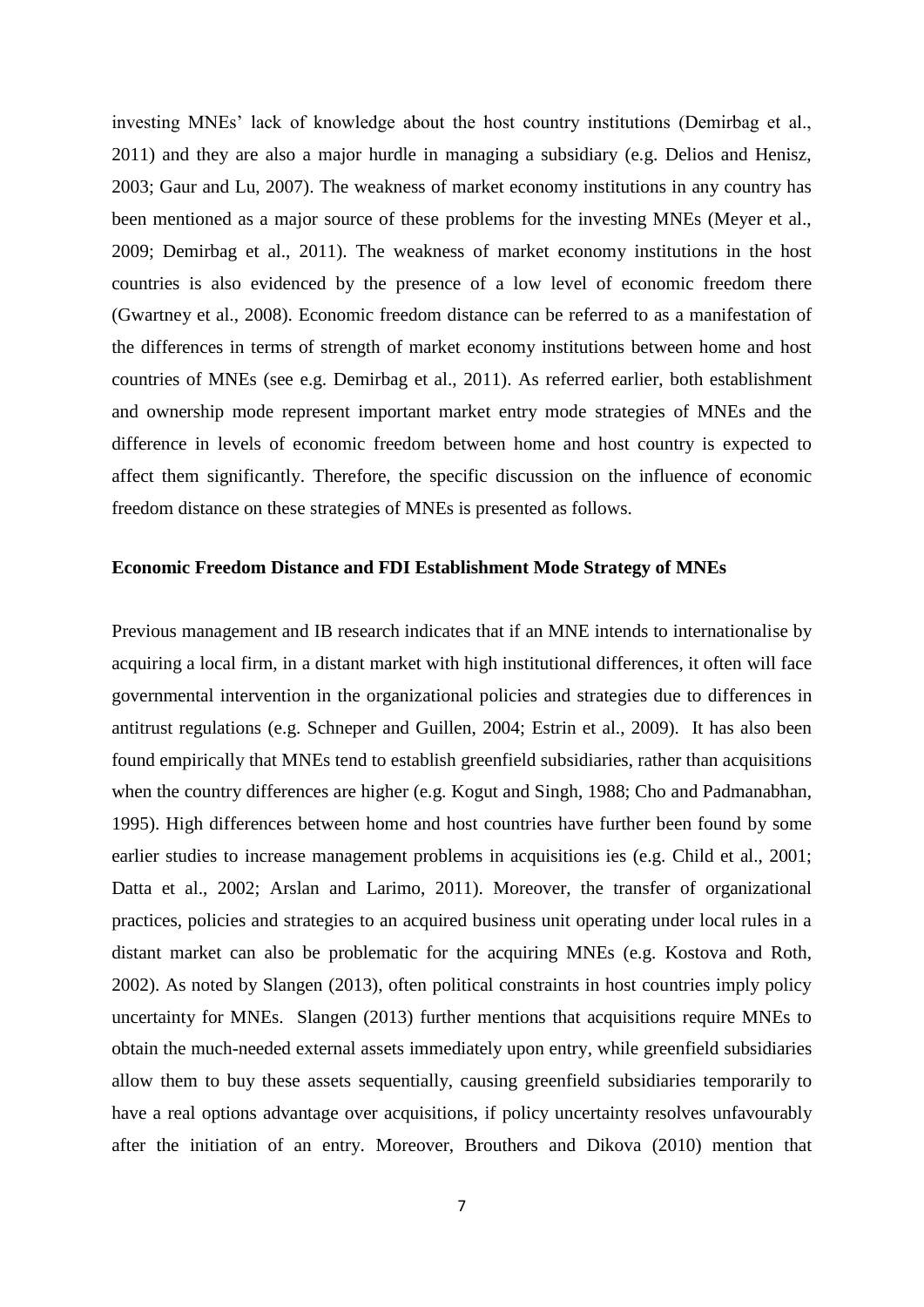acquisitions are a good choice only when firms enter markets containing a low level of uncertainty and when these firms possess acquisition-based strategic flexibility.

It has been established in previous literature that acquisition activity is higher in those economies where investor protection is high (e.g. Baums, 1993; Höpner, 2005), and where flexibility is allowed for the required restructuring of acquired firms, so that organisational practices can be transferred to the subsidiary (e.g. Jackson, 2005; Estrin et al., 2009). Previous studies have also found that internal conformity is difficult to achieve through acquisitions, while it is relatively easy to realise through greenfield investments (Datta et al., 2002). Furthermore, Tan (2009) has found that that the post-entry growth of acquisitions is positively associated with weak and codifiable interdependence within the MNE's network, whereas the post-entry growth of greenfield investments is positively associated with strong and complex interdependence.

In previous studies concentrating on countries located in the transitional periphery of SEE and CIS, indicators like economic growth, policy framework and positive changes in business environment like privatization (i.e. better economic freedom) have been found have a strong influence on FDI flows (Kekic, 2005; Aslund, 2012). In a similar vein, some studies examined the effects of transition and of political instability on FDI flows to transitional periphery economies. Their results show strong linkage of increased FDI flow to reforms, including labour market low costs and flexibility (Bitzenis, 2009; Bitzenis and Marangos, 2007). We link these findings with FDI establishment mode strategies of investing Nordic MNEs in the transitional periphery of the EU. The economies of the transitional periphery represent totally different approaches to work culture and labour management compared to developed western economies (Aslund, 2012). For example transitional periphery economies which were part of the former Soviet Union (e.g. Russian Federation, Ukraine, Belarus, Central Asian economies etc.) inherited work practices based on a state focused bureaucratic approach and their institutional context is also very challenging (Welter and Smallbone, 2011). On the other hand, in SEE economies, transition has been very turbulent due to civil war in former Yugoslavian republics as well as the persistent problem of high levels of corruption in Bulgaria and Romania despite being EU members (Uvalic, 2010). Therefore, managers of such firms have difficulties in adjusting to a competitive work environment driven by a western managerial approach (Alas et al., 2012).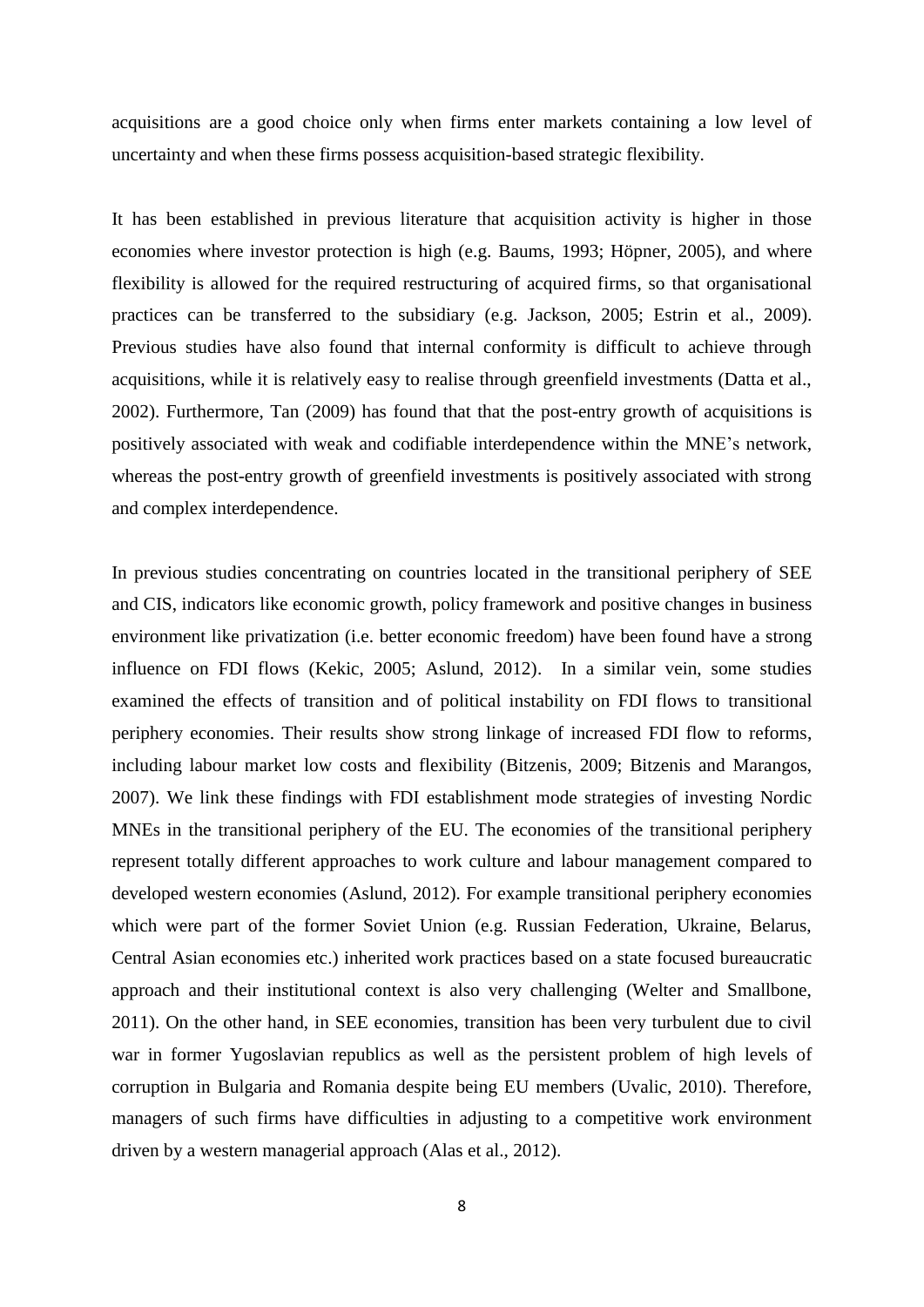These differences can be expected to cause problems as organisational structures and practices in the acquired firm tend to be difficult to change due to inertia (Datta and Grant, 1990; Dikova et al., 2010), and this inertia is expected to be even higher in the case of transitional periphery economies. For example, Garcia et al. (2009) mention that considerable inertia is created in firms located in transition economies, due to a legacy of inefficient managerial approaches as well as protectionism. Smallbone and Welter (2012) further mention that in CIS economies, slow and problematic institutional reforms along with a difficult political context have made local organisations risk averse, and this leads to higher inertia and resistance to changes. In this situation, the investing MNEs would need to work out how the resources of the acquired firm could be employed into productive uses that are in line with its own objectives (Contractor et al., 2014); this situation also causes an additional cost burden for the MNE (Meyer and Altenborg, 2008). However, the greenfield subsidiary establishment in a host transitional periphery economy can offer investing Nordic firms an option to create an organization that is more similar to the parent organization (Drogendijk and Andersson, 2013). Moreover, using this strategy, Nordic MNEs can also recruit and train suitable human resources to develop practices that fit with the MNEs' international strategy as well as the local regulations (Höpner, 2005; Estrin et al., 2009; Arslan and Larimo, 2011). Therefore, we hypothesise that:

*Hypothesis 1: Nordic MNEs prefer greenfield investments over acquisitions in their establishment mode strategy in the transitional periphery host economies with high economic freedom distance.* 

#### **Economic Freedom Distance and FDI Ownership Mode Strategy of MNEs**

Majority versus minority control i.e. ownership mode strategy of investing foreign MNEs is highly regulated in most economies (Xu and Shenkar 2002; Xu et al., 2004). Consequently, level of economic freedom in an economy influences the choice between JVs and WOSs by those MNEs. Based on the examination of foreign subsidiaries' financial data in China for 1998–2006, Chang et al. (2013) found strong evidence that WOSs outperform JVs with local partners in industries characterised by high levels of intangible assets such as technology or brand. According to Beamish and Lupton (2009), JVs help firms to access new markets, knowledge, capabilities and other resources, but can be challenging to manage, largely because they are owned by two or more parent companies that may have competing or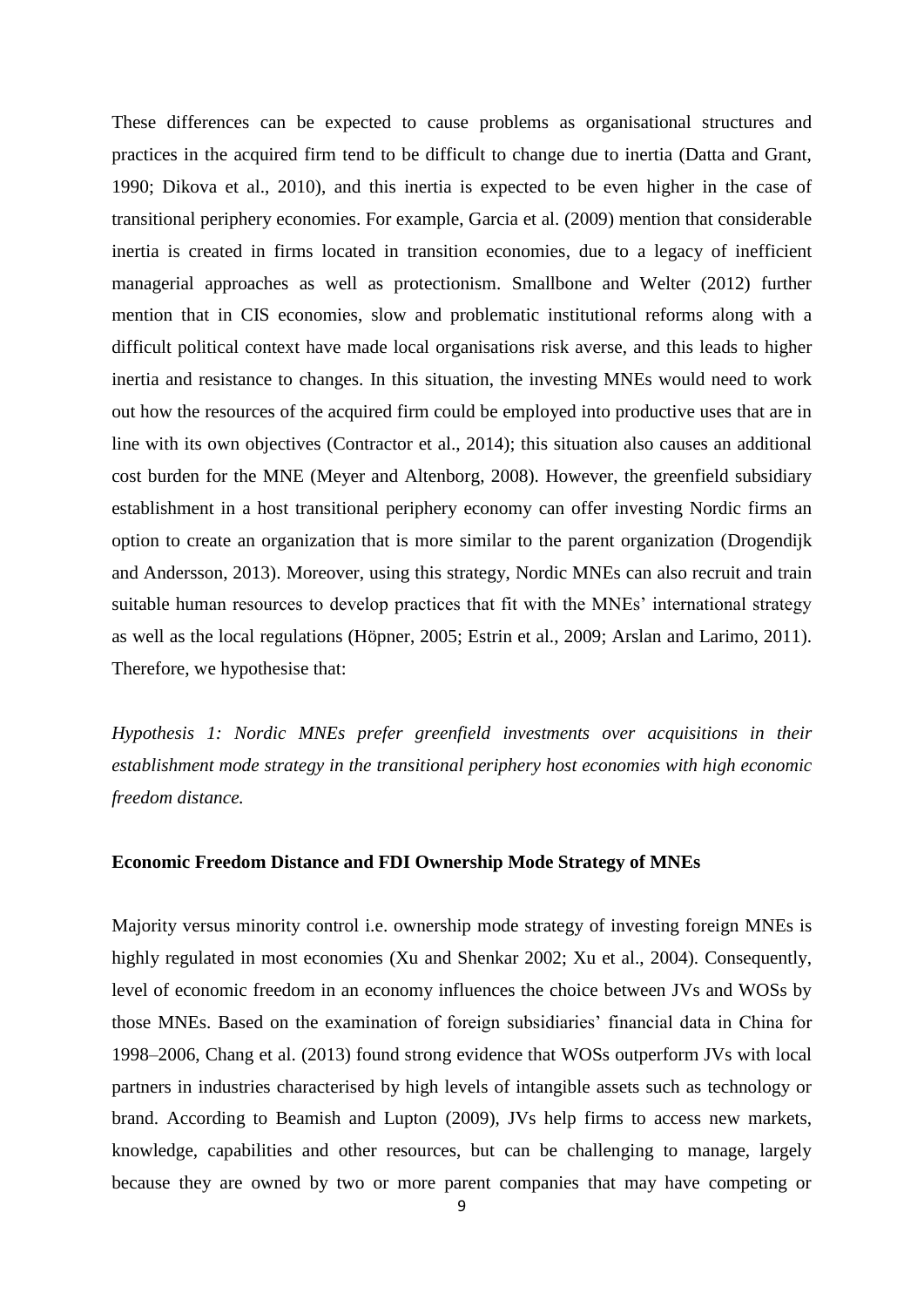incongruent goals, differences in management style and, in the case of international business, additional complexities associated with differing government policies and business practices.

Demirbag et al. (2010), investigating the impact of institutional variables and transaction cost determinants on the foreign equity structure (namely choice between WOS, dyadic JV and multi-partner JV) in an emerging economy (Turkey), found that research and development (R&D) intensity, cultural distance, location of affiliate, affiliate size, political risk and corruption perception distances are particularly important in determining the choice of the afore-mentioned types of affiliate structure. An important issue highlighted in the earlier literature relates to the fact that the countries (and emerging/transition economies specially) should attempt to remove the restrictions on the investments by the foreign MNEs, as this would result in higher entry rates and increased investment flows by them (Shiells, 2003; Flores and Aguilera, 2007; Khanna and Palepu, 2010). The governmental restrictions on the market entry and operational strategies of the foreign MNEs result in pressures on them only to form JVs (Deng, 2003). Moreover, Child and Tsai (2005) found out that when firms operate under favourable external circumstances, they tend to commit more resources to that host economy. Therefore, the host countries representing a high level of economic freedom can provide a favourable institutional context for MNEs, which in turn can motivate investing MNEs to show more commitment and form WOSs rather than JVs.

It has been mentioned earlier that transitional periphery economies increase uncertainty for investing MNEs due to problems associated with institutional infrastructure (low levels of economic freedom) as well socioeconomic dynamics (Bitzenis, 2009; Demekas et al., 2005, 2007; Aslund, 2012; Estrin and Uvalic, 2013, 2014). To counter this uncertainty and ambiguity that arise from high economic freedom distance for investing Nordic MNEs, JV formation with an established and reliable local partner can be helpful. Along with countering uncertainty, JV formation with a local partner is also useful to overcome unfamiliarity hazards (Demirbag et al., 2011). Moreover, high economic freedom distance is also expected to put pressures on the Nordic MNEs by increasing their establishment and operational costs. This issue becomes relevant in this case because investing Nordic MNEs originating from a developed market economy are entering economies located in the transitional periphery of the EU, where the level of economic freedom is low due large government size, high taxation, less reliable financial structure and barriers on the foreign firm's operations and strategies (e.g. Tridimasa and Winer, 2005; Demekas et al., 2007; Bitzenis, 2009; Aslund, 2012; Estrin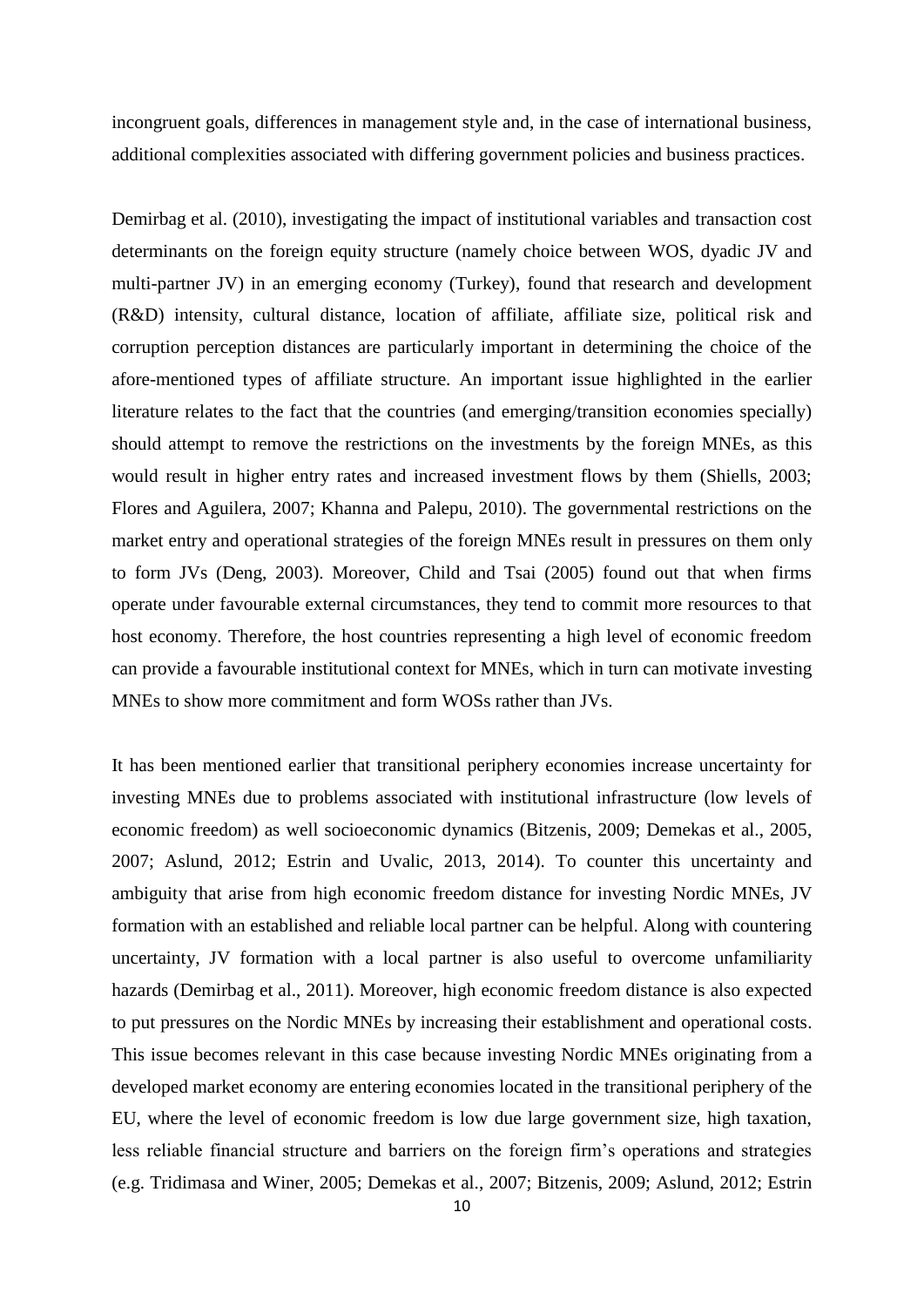and Uvalic, 2013, 2014). We argue that in such cases, the investing Nordic MNEs would prefer to form JVs with local partners to share additional costs, despite problems associated with JV management in transition economies (Li and Zhang, 2007; Kobernyuk et al., 2014).

The choice of JVs as an ownership strategy in transitional periphery economies with high economic freedom distance can further help investing Nordic MNEs to develop networking and relationships with key local players (e.g. Meyer, 2002; Kobernyuk et al., 2014). Finally, JV formation can offer an opportunity to align the interests of the foreign MNE and the host government (Meyer 2002, 2004; Chen et al., 2009), which is required in transition economies of SEE and CIS. Based on the discussion, we hypothesise that:

*Hypothesis 2: Nordic MNEs prefer JVs over WOSs in their ownership mode strategy in the transition periphery host economies with high economic freedom distance.* 

## **3. RESEARCH METHODS**

## **3.1 Variables and Data Sources**

**Dependent Variable**: The dependent variables of the study are establishment mode strategy and ownership mode strategy. The dummy variable establishment mode is coded 1 for acquisition and 0 for greenfield investment. The dummy variable ownership mode is coded 0 for JV and 1 for WOS. The data for these variables and other firm and industry level control variables are based on the internal FDI database built on published data on the investment (stock exchange news, press releases, company websites, Thomson One, and/or the annual reports) of investing Nordic MNEs. One of the authors has been following FDI strategies of Nordic MNEs for the past three decades and the information from this internal FDI database has been updated continuously during this time period.

**Economic Freedom Distance:** The key independent variable of the study, i.e. economic freedom distance, is based on economic freedom of the world annual reports (Gwartney et al., 2008, 2009). Economic freedom of the world annual reports measure a country's openness to international business and trade by measuring and ranking the country along five major dimensions/pillars i.e. *Size of government, Legal structure and security of property rights, Access to sound money, Freedom to trade internationally and Regulations of credit, labour*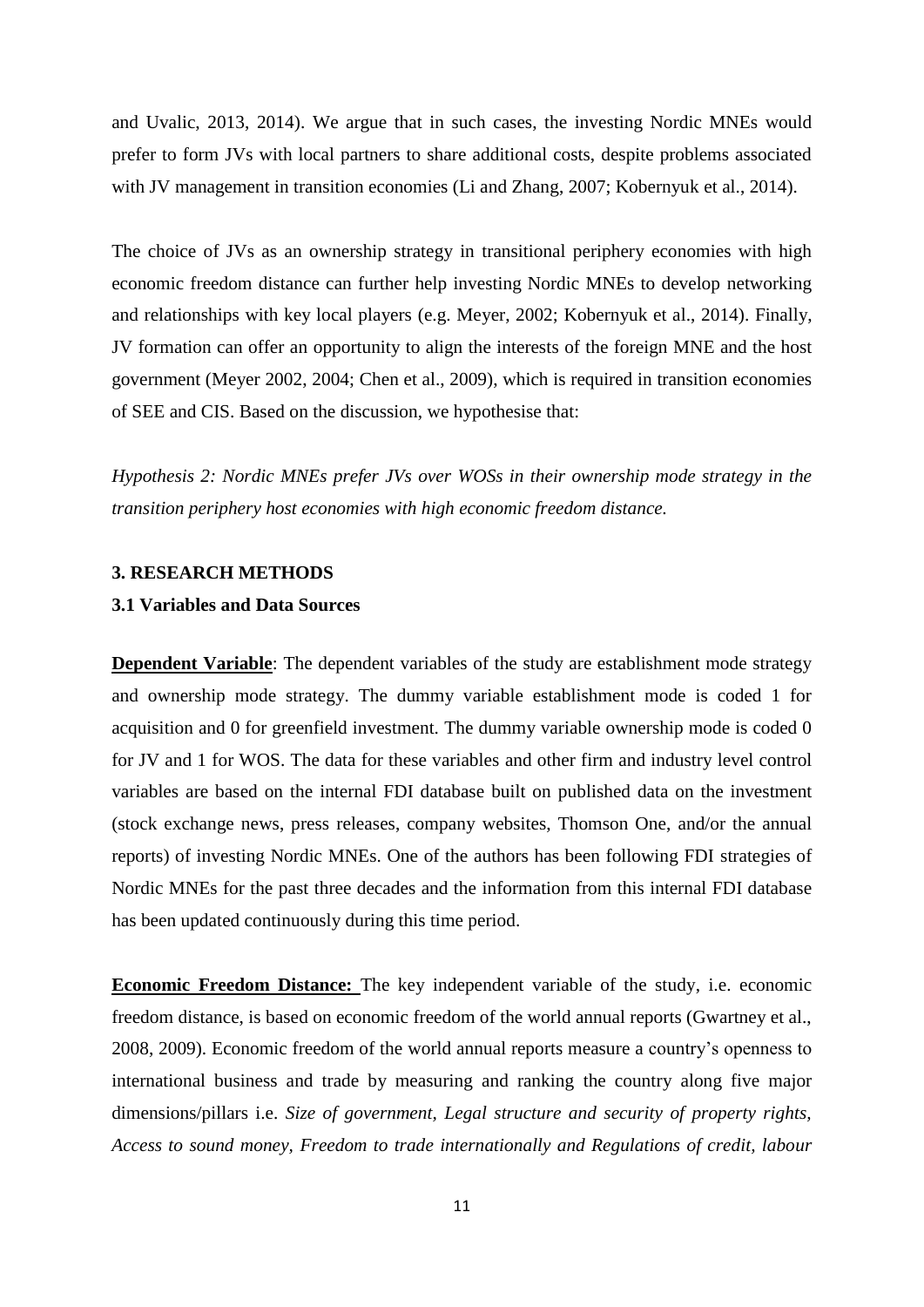*and business*. These pillars are further divided into different categories and finally a country's summary rating scores  $(1-10)$  are developed.

Economic freedom of the world reports use the data from World Economic Forum, World Bank, International Monetary Fund, United Nations and World Trade Organization to measure these variables (see e.g. Gwartney et al., 2008, 2009). A higher country score represents openness of the economy to international business, presence of strong market institutions, ease of business for foreign firms and sound financial and fiscal policies. The data from economic freedom of the world reports have been used widely in studies in the fields of international and institutional economics and international political economy studies (see e.g. Cole, 2003; Feldman and Slemrod, 2009). Moreover, DiRienzo et al. (2007) and Arslan and Larimo (2012) also used this source to study different aspects of international management strategies of the firms. Therefore, it can be said that economic freedom of the world annual reports are a reliable source for the analysis of the country level differences and their impacts on different economic and business issues. Following Kogut and Singh's (1988) formula for cultural distance, the study uses a similar formula for the calculation of economic freedom distance, as it incorporates the variation in the sample along different dimensions, which is a more realistic incorporation of distance rather than merely calculating the differences in country scores. The economic freedom distance in our study is calculated as follows:

$$
EFD_j = \sum_{i=1}^{5} \left[ \frac{(I_{ij} - I_{ik})^2}{V_i} \right] \div 5
$$

where *EFD<sub>j</sub>* is economic freedom distance between country j and Finland/Sweden/Denmark/Norway, *Iij* is country *j*'s score on the *i*th economic freedom dimension/pillar, *I<sub>iK</sub>* is the score of Finland/Sweden/Denmark/Norway on this dimension, and  $V_i$  is the variance of the score of the dimension. Finally, it is important to mention that this paper uses economic freedom distance values in the year of investment or the nearest available year, rather than using single values for the FDI strategy analysis during a time period of 20 years. (1990-2009).

**Control variables:** In order to analyse the effects of the independent variables on the establishment mode choice in a comprehensive manner, we control for selected investing firm, investment, and host country specific variables that have been found significant in past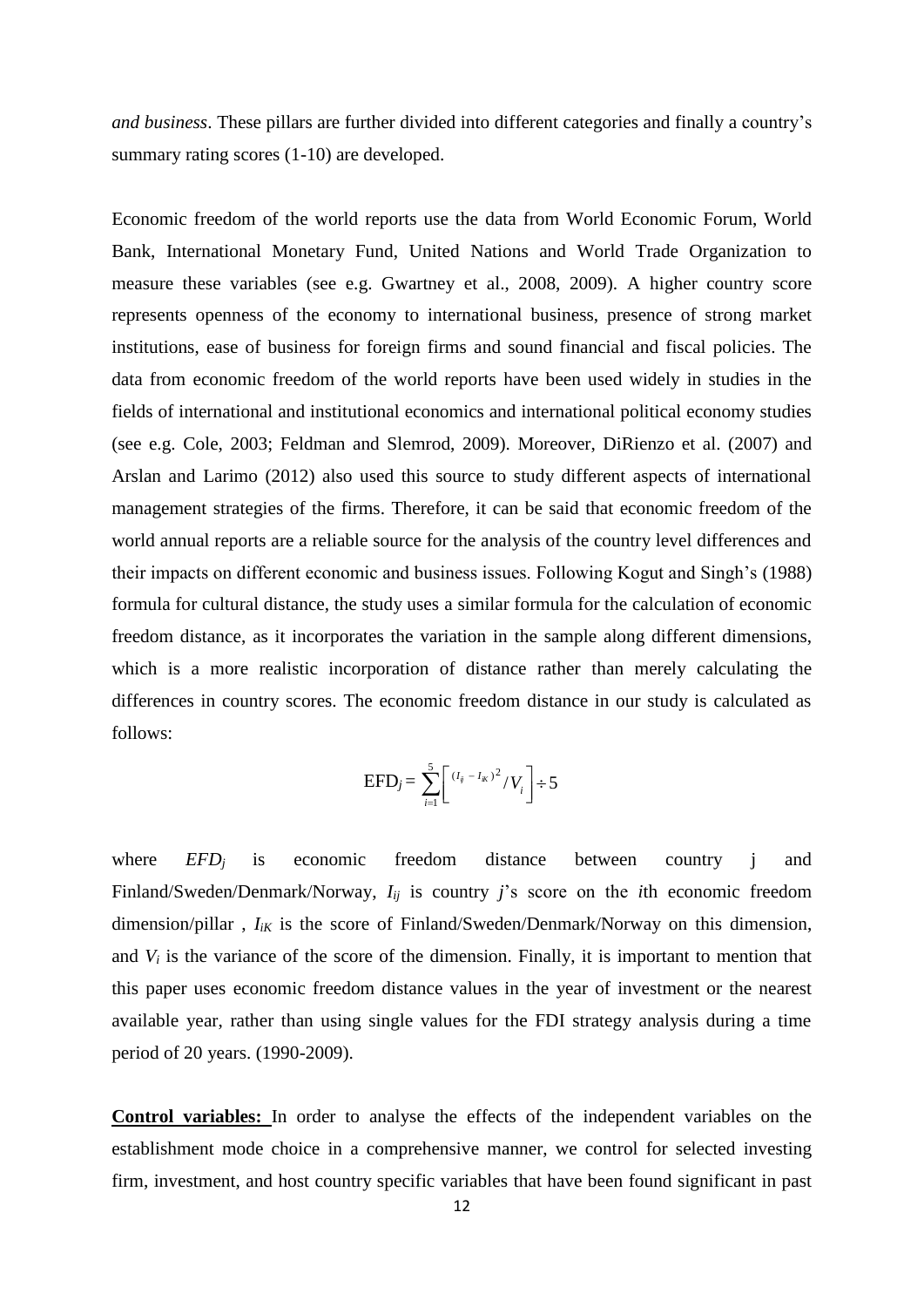IB studies. The operationalizations of the control variables, and examples of earlier studies where similar operationalizations have been used, are presented in the following Table 1.

## **----Please insert Table 1 about here----**

#### **3.2 Study Sample Description**

The empirical sample for the current study consists of 348 FDIs made in the manufacturing sector by 146 Nordic firms (Denmark, Finland, Norway and Sweden) in host economies located in the transitional periphery of Commonwealth of Independent States (CIS) and South-Eastern Europe during 1990-2009. The host countries in the study sample include Belarus, Bosnia and Herzegovina, Bulgaria, Croatia, Georgia, Kazakhstan, Romania, Russia, Serbia, Ukraine, and Uzbekistan. The study sample includes firms with large international experience (e.g. over 150 international investments) as well as firms with very little experience (no previous foreign investment). Similar heterogeneity can be observed in the case of host country experience, where some firms had high previous experience (highest 11 years) while for some others, this was their first investment in that particular country. The key characteristics of the study sample are summarised in Table 2.

#### **----Please insert Table 2 about here----**

Statistical Method: The dependent variables of the study, i.e. establishment mode choice and ownership mode choice, are dichotomous. Therefore, stepwise binomial logistic regression is used to analyse the impacts of control and independent variables on FDI establishment and ownership mode choices of MNEs. The use of this statistical approach is justified by the fact that logistic regression techniques have the ability to incorporate a wide range of diagnostics, the dichotomous characteristic of the dependent variables of the study, and the mix of continuous and categorical independent variables used in this study (Hair et al., 1998). Binomial logistic regression analysis has been frequently used in the studies addressing FDI establishment mode strategy (e.g. Larimo, 2003; Dikova and van Witteloostuijn, 2007; Dikova et al., 2010; Arslan and Larimo, 2011) and ownership mode strategy of MNEs (e.g. Anderson and Gatignon, 1986; Padmanabhan and Cho, 1996; Hennart and Larimo, 1998; Kaynak et al., 2007; Arslan and Larimo, 2010; Dikova, 2012). Therefore, it has proved to be a useful statistical technique to analyse both establishment and ownership mode choices of MNEs in different IB studies and this study also employs it.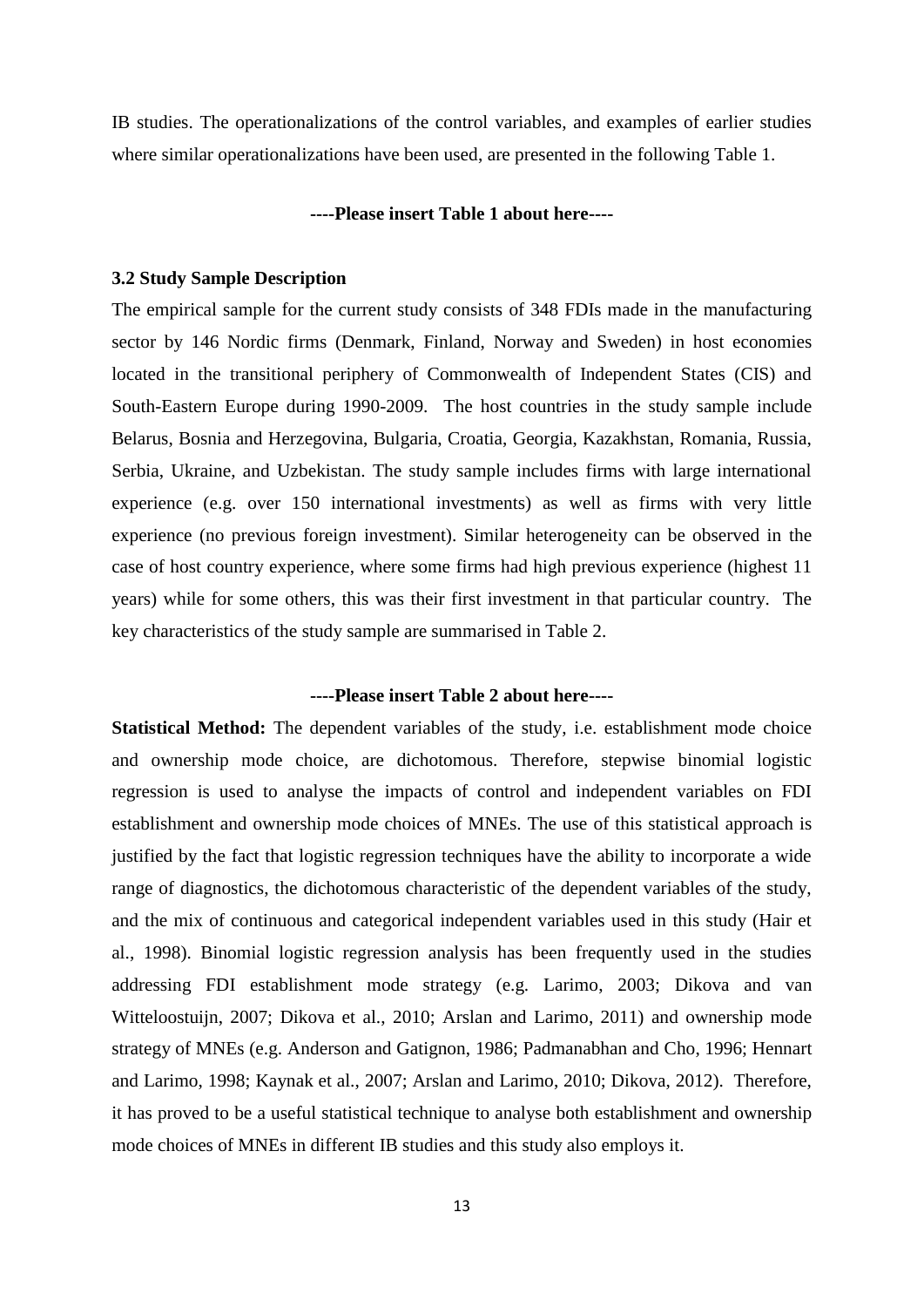Binomial logistic regression is used to test the hypotheses because both dependent variables are dichotomous. The binomial logistic regression model is formally expressed as

$$
P(y_i=1) = 1/(1 + \exp(-a - X_iB))
$$

Where  $y_i$  is the dependent variable,  $X_i$  is the vector of independent variables for the ith observation, *a* is the intercept parameter and *B* is the vector of regression coefficients (Amemiya, 1981). The recent version of SPSS, i.e. PASW 21, is used for the binomial regression analysis in this study. It should be noted that separate tests are conducted for FDI establishment and ownership mode strategies in this study. In the case of establishment mode choice, the dependent variable has the value 1 if the establishment mode choice is acquisition. Therefore a positive regression coefficient indicates that a particular variable increases the probability of acquisition in establishment mode choice. Moreover, in the case of ownership mode choice, the dependent variable has the value 1 if the ownership mode choice is WOS. Therefore a positive regression coefficient indicates that a particular variable increases the probability of WOS formation in the ownership mode choice by MNEs.

## **4. RESULTS**

A correlation analysis is conducted before logistic regression tests (see Appendix 1) in order to detect any multicollinearity among independent variables. Following Belsley et al. (1980) and Pallant (2007), additional multicollinearity diagnostics (tolerance and variance inflation factor (VIF)) were also conducted. According to Wetherill (1986), the VIF values for independent and control variables used in regression analysis should not exceed 10. In our study, the VIF values are lower than 4 and consequently, any potential collinearity is not expected to influence the results of logistic regression analysis.

Table 3 displays the results of binomial regression analysis for establishment mode strategy of Nordic MNEs in the transitional periphery of CIS and SEE. The explanatory power of all the statistical models of the study is good, as their chi-square  $(\gamma^2)$  values are significant at p≤0.01 level. The predictive ability of the statistical models can be assessed by the correct classification rate. Moreover, the statistical models of the study have a higher correct classification rate than the chance rate of 50.1%, which is calculated using the *proportional chance criterion*, defined as  $a^2 + (1-a)^2$ , where *a* is the proportion of acquisitions (47.1%) in our sample. The regression models show the correct classification rates from 65.7% to 66.4%; therefore they show 15.6% to 16.3% improvement in the classification rates of the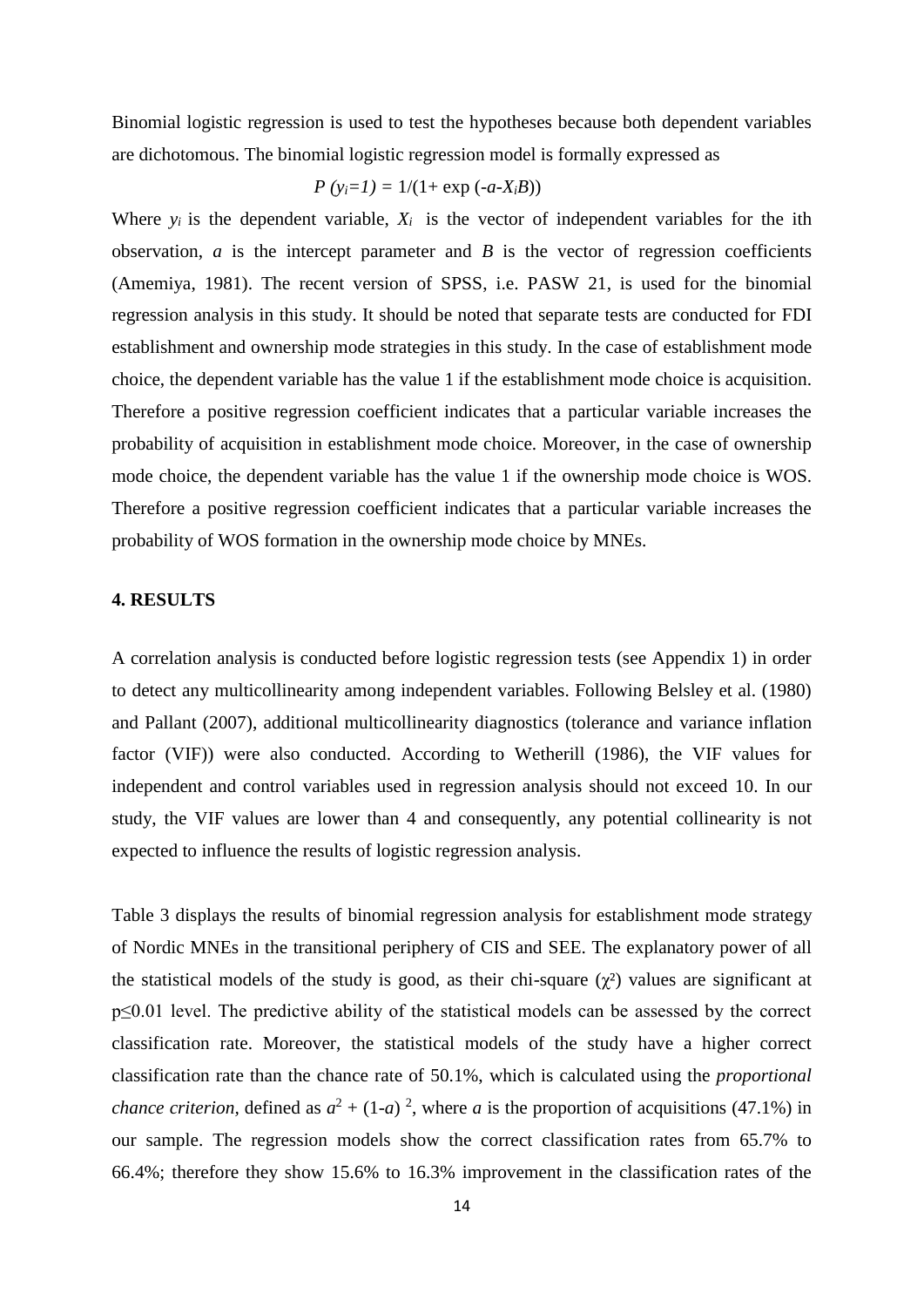models. Finally, satisfactory Nagelkerke  $R^2$  values (0.164, 0.169 and 0.179) show the predictive capability of all regression models that is similar to many past IB studies. It is also important to mention that along with doing the regression analysis for the full sample, we have also divided the sample on the basis of FDIs made in Russia vs. FDIs made in other transitional periphery countries, in order to perform detailed analysis as well as observe difference/similarities between these two sub-samples.

## **----Please insert Table 3 about here----**

In Table 3, Model 1 shows the logistic regression estimates for control and independent variables for the full sample, Model 2 for only FDIs made in Russia, and Model 3 for FDIs made in other transitional periphery countries excluding Russia. The results show that in the full sample, host country experience ( $p \le 0.05$ ), host country risk ( $p \le 0.1$ ), economic growth in host country ( $p\leq 0.05$ ), cultural distance ( $p\leq 0.05$ ) and Finland dummy ( $p\leq 0.1$ ) are significant control variables. An interesting result concerns the non-significance of international experience, and the significance of host country experience of investing MNEs. The host countries in the transitional periphery started to open up for foreign FDI and MNE activities after 1990 and represented unusual characteristics of transformation to market economy (Bitzenis, 2009; Aslund, 2012). Hence, we believe that the general international experience of investing Nordic MNEs does not have the same level of importance as in other markets. As a result, it can be anticipated that previous host country specific experience provides MNEs with knowledge about the potential good acquisition targets representing established and successful local firms in certain industries and business sectors (Meyer and Altenborg, 2008). Prior IB literature mentions that practices and routines of acquired firms offer certain advantages to the MNEs (Shimizu et al., 2004; Contractor et al., 2014), especially when the host country represents a very different environment like transitional periphery economies. Therefore, such practices and strategies of the acquired firm can provide strategic advantages (e.g. Barkema and Schijven, 2008) to the Nordic MNEs and may offset certain influences of economic freedom distance.

The results further show that high economic growth leads to choice of acquisition, while high cultural distance leads to choice of greenfield investment in the transitional periphery economies of CIS and SEE by Nordic MNEs. It has been mentioned by earlier IB scholars that cultural distance makes the integration of management practices of acquired firm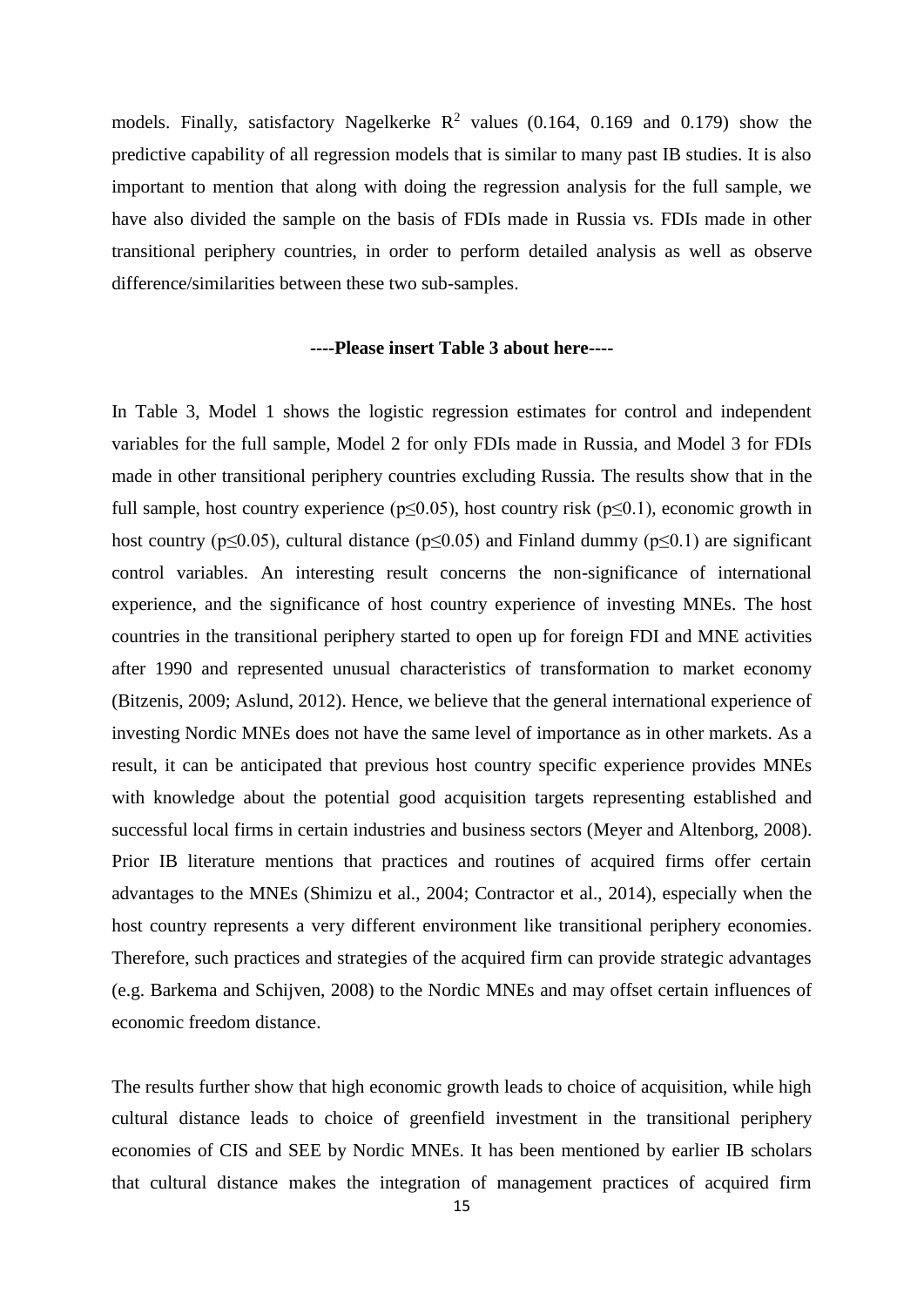difficult (Kogut and Singh, 1988; Dikova et al., 2010) and can result in communication problems, leading to low performance and operational difficulties (Harzing, 2002; Meyer and Altenborg, 2008; Dikova et al., 2010). These problems can lead to the preference of greenfield investment by investing MNEs, in order to achieve smooth and fast application of management practices developed and used in the home market (Child et al., 2001; Arslan and Larimo, 2011). The host countries of the transitional periphery in the current study come from very different national and professional cultural backgrounds compared to Nordic countries (Aslund, 2012). Therefore, the preference of greenfield investments over acquisitions by Nordic MNEs is logical in order to achieve internal conformity and fast transfer of organization practices to the subsidiaries in the transitional periphery of CIS and SEE.

The detailed analysis, produced by dividing the sample into two sub samples (FDIs in Russia vs. FDIs in other countries) also shows similar influences of control variables on FDI establishment mode strategy of Nordic MNEs. However, we can observe that Finnish MNEs tended to prefer greenfield investments over acquisitions in case of investments in Russian Federation compared to other transitional periphery economies. This finding can be explained by referring to specific context of Russia i.e. restrictions on acquisitions in many industries, lack of proper acquisition targets and regulative hindrances in post-acquisition restructuring. The results further show that for the main independent variables of the study, economic freedom distance is significant at p≤0.05 level, and the regression coefficient indicates that high economic freedom distance leads to the choice of greenfield investment as hypothesised. Previous studies concentrating on economies located in the transitional periphery of SEE and CIS found strong linkage of increased FDI flow to economic freedom specific reforms, including low labour market costs and flexibility (Bitzenis, 2009; Bitzenis and Marangos, 2007). We link these findings with FDI establishment mode strategies of Nordic MNEs in the transitional periphery of the EU. Transitional periphery economies represent a very different approach to work culture and labour management compared to developed western economies (Aslund, 2012). Hence, these differences could potentially cause problems; organizational structures and practices in the acquired firms tend to be difficult to change due to inertia (Datta and Grant, 1990; Dikova et al., 2010), and this inertia is expected to be higher in the case of transitional periphery economies. In this situation, the investing MNEs would need to work out how the resources of the acquired firm could be employed into the productive uses that are in line with its own objectives (Contractor et al., 2014); this also causes an additional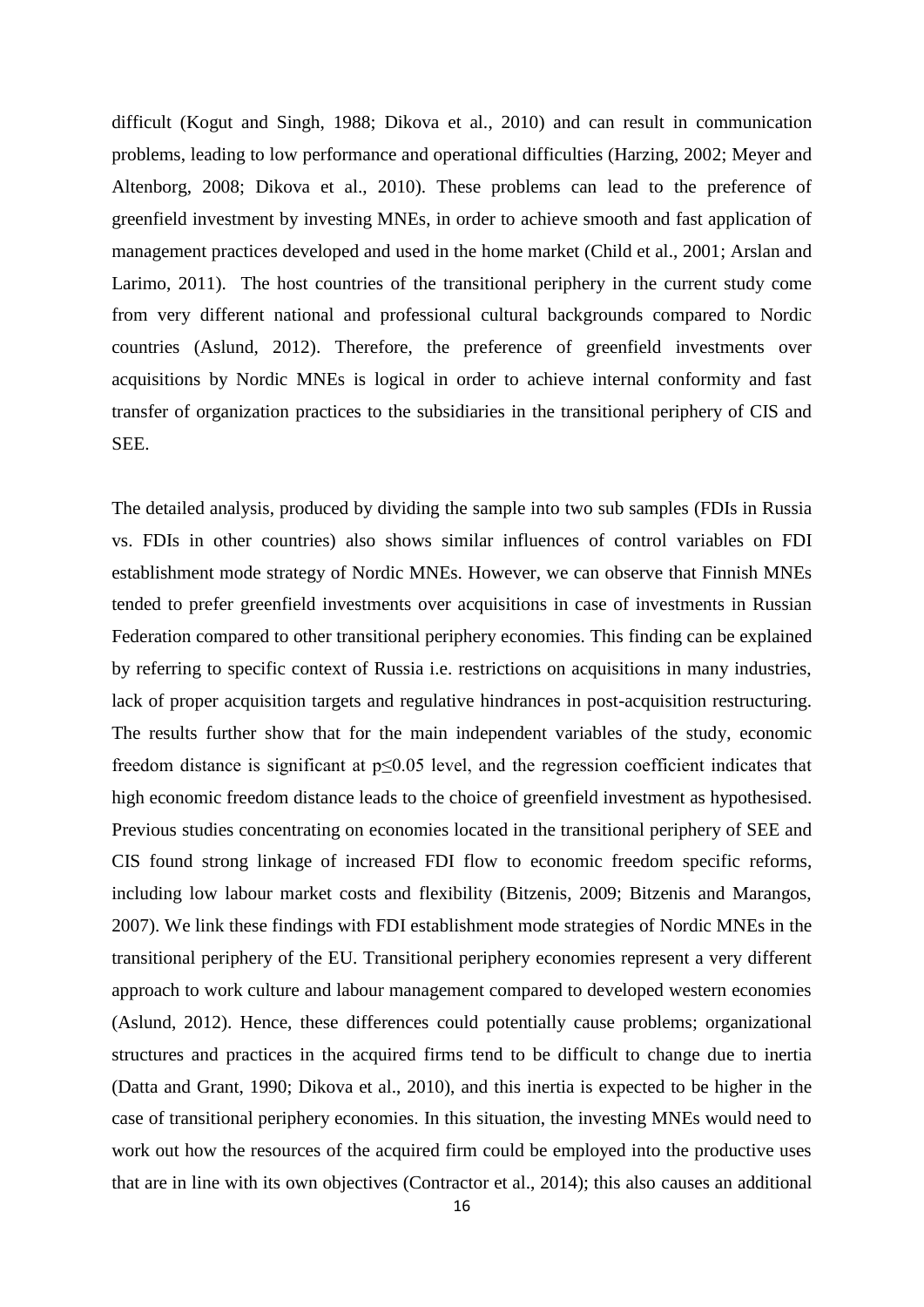cost burden for the MNE (Meyer and Altenborg, 2008). However, the greenfield subsidiary can offer the Nordic MNEs an option to create an organisation that is more similar to the parent organization (Drogendijk and Andersson, 2013). Moreover, investing Nordic MNEs can still be sensitive to the local environment as they can recruit and train suitable local employees in line with practices that fit with the MNEs' international strategy as well as the local regulations (Höpner, 2005; Estrin et al., 2009; Arslan and Larimo, 2011). Therefore, we receive support for Hypothesis 1 of the study.

Table 4 shows the results of binomial regression analysis for ownership mode strategy of Nordic MNEs in the transitional periphery of CIS and SEE. The explanatory power of all the statistical models of the study is good, as their chi-square ( $\chi^2$ ) values are significant at p<0.01 level. Moreover, the predictive ability of the statistical models can be assessed by the correct classification rate. The statistical models for ownership mode choice have a higher correct classification rate than the chance rate of 53.4%, which is calculated using the *proportional chance criterion*, which is defined as  $a^2 + (1-a)^2$ , where *a* is the proportion of WOSs (36.8%) in our sample. The regression models show correct classification rates from 71.8% to 73%; therefore showing 18.4% to 19.4% improvement in the classification rates of the models. Lastly, good Nagelkerke  $R^2$  values (0.300, 0.311, and 0.400) further strengthen the significance of the predictive capability of the regression models.

The results of the full sample regression model in Table 4 depicts that control variables including parent MNE size ( $p \le 0.1$ ), host country risk ( $p \le 0.05$ ), economic growth in host country ( $p\leq 0.05$ ), timing of investment ( $p\leq 0.01$ ), Finland dummy ( $p\leq 0.01$ ) and Sweden dummy  $(p \le 0.01)$  are significant. The results show that large Nordic MNEs preferred the formation of WOSs in the ownership strategy in the transitional periphery countries of CIS and South-Eastern Europe. The regression coefficients further show that host country risk is a significant variable for ownership mode choice and Nordic MNEs preferred JV formations when the level of risk was higher in the host transition economies. Previous IB studies also show that high host country risk is associated with the adoption of entry modes involving lower costs and resource commitments (Anderson and Gatignon, 1986; Brouthers and Brouthers, 2003). Therefore, JVs have been found as a preferred choice for the MNEs, which is same as our finding (e.g. Hill et al., 1990; Brouthers and Brouthers, 2003; Larimo and Arslan, 2013).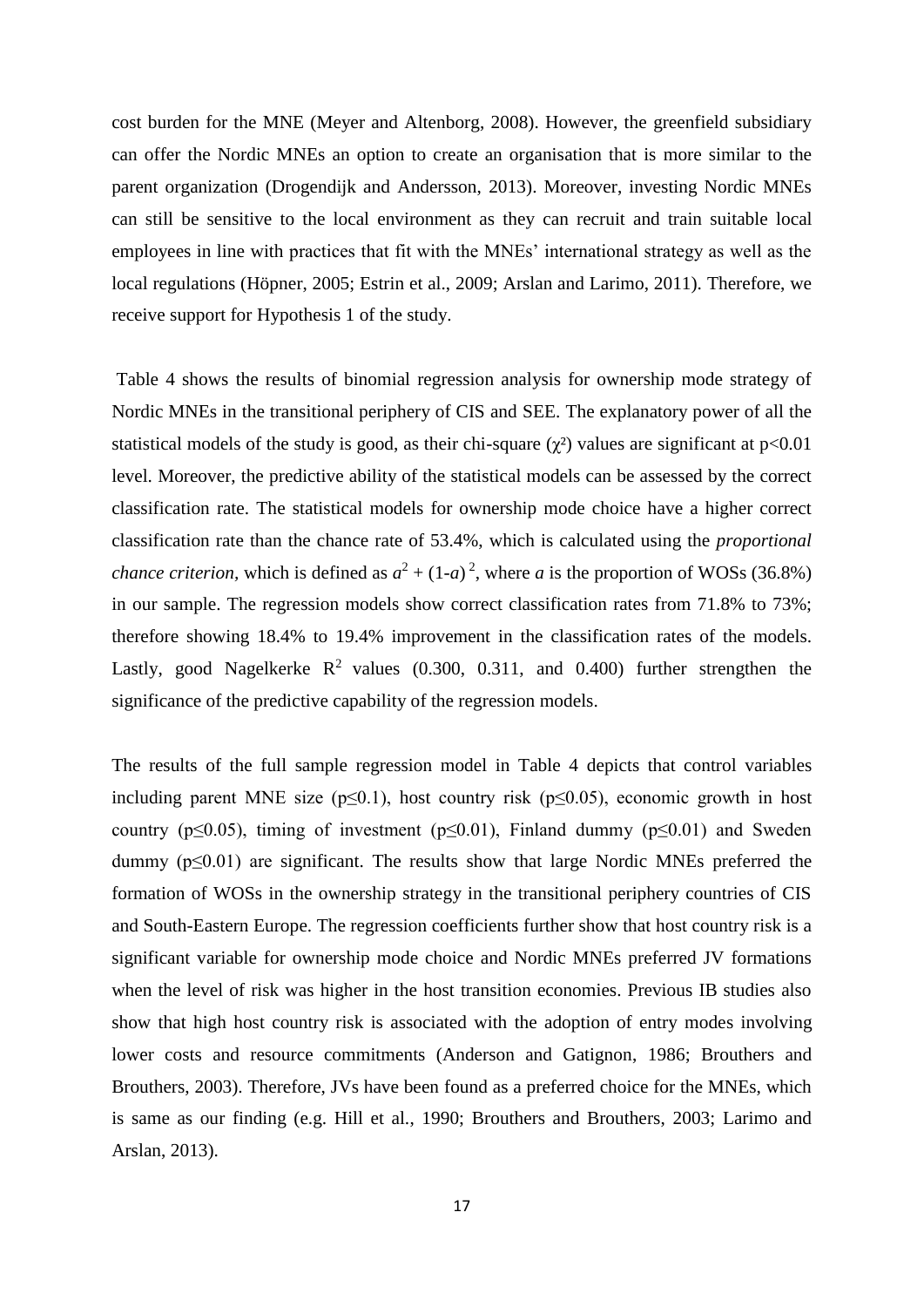## **----Please insert Table 4 about here----**

It can be further observed that high economic growth in the host country leads to the preference of WOSs by the Nordic MNEs. We expect Nordic MNEs to take advantage of high economic growth and market potential offered in transitional periphery economies (e.g. Aslund, 2012) despite risks and uncertainties. Many of the host economies in SEE and CIS like Russia, Bulgaria, Romania and Kazakhstan depicted a commendable growth rate especially in the latter half of the study time period (UNCTAD, 2013). Therefore, formation of WOSs by Nordic MNEs in such cases is understandable. We further observe that timing of investment is highly significant for ownership mode choice at p≤0.01 level. The regression coefficient for the timing of investment variable shows that FDIs made later in the sample economies tend to be WOSs, while earlier FDIs (i.e. during the 1990s) tend to be more JVs. Some previous studies also found that MNEs prefer formation of JVs in transition economies during the early stages of transition (e.g. Peng, 2003; Meyer, 2004). The host countries in our sample from the CIS and SEE were in the early stages of transition during the 1990s and there were also restrictions in many cases on foreign ownership (Bitzenis, 2009 Aslund, 2012), therefore it is understandable that Nordic MNEs formed JVs with local partners. Later, when the host countries stabilised to a certain extent and developed economically as well as institutionally, preference of WOSs formation increased by Nordic MNEs. Finally, the country dummies also show that both Finnish and Swedish MNEs tended to prefer JVs more than WOSs.

The detailed analysis produced by dividing the sample into FDIs made in Russia vs. FDIs made in other transitional periphery economies shows some interesting findings. Model 2 in Table 4 shows the regression outputs for FDIs made in Russia, where the results are similar to the results of the full sample. Model 3 in Table 4 shows the regression results for FDIs made in other transitional periphery economies excluding Russia. Here, the results seem to differ from the regression results for the full sample and FDIs in Russia. Economic growth which was significant in both Model 1 and 2 is non-significant here, and cultural distance becomes mildly significant at p≤0.1 level. The regression coefficients depict that high cultural distance between Nordic countries and host countries in the transitional periphery economies (excluding Russian Federation) lead to the preference of JVs formation by the Nordic MNEs. It has been mentioned in past IB studies that the MNEs operating in culturally distant host countries require greater flexibility in their operations (Brouthers; 2002; Larimo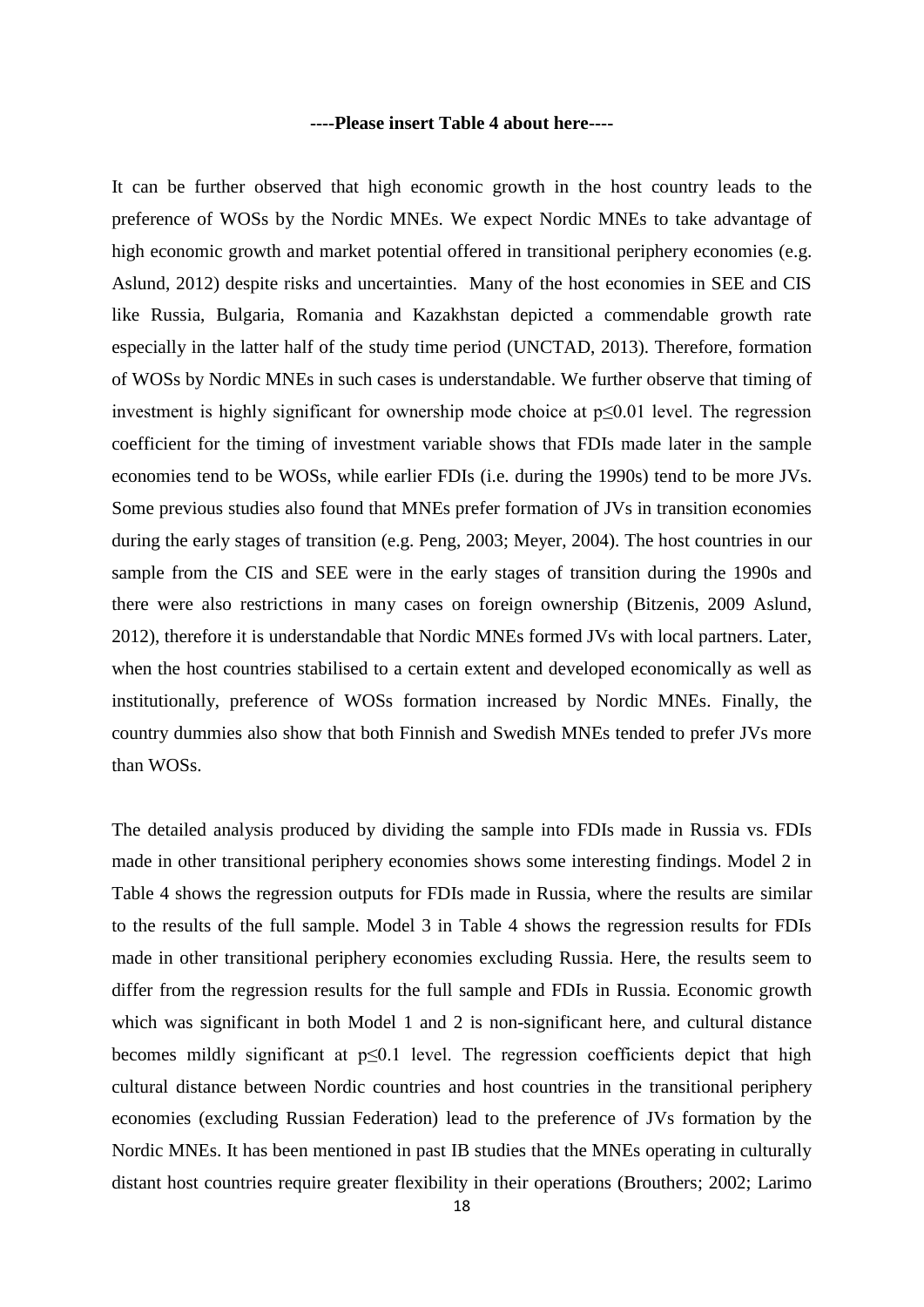and Arslan, 2013). The formation of JVs offered Nordic MNEs a viable option to commit fewer resources and consequently reduce the risk (Kogut and Singh, 1988; Tihanyi et al., 2005).

Finally, economic freedom distance is significant at p≤0.01 level in all three models. The regression coefficients depict that Nordic MNEs preferred the formation of JVs in host countries with large economic freedom distance. This result is in line with Hypothesis 2 and hence, we accept it. It has been mentioned earlier that transitional periphery economies increase uncertainty for investing MNEs due to problems associated with institutional infrastructure (low levels of economic freedom) as well socioeconomic dynamics (Demekas et al., 2007; Aslund, 2012; Estrin and Uvalic, 2013, 2014). Therefore, formation of JVs with local partners by Nordic MNEs can be helpful to counter this uncertainty and ambiguity that arise from high economic freedom distance. Moreover, JVs are expected to be helpful to overcome unfamiliarity hazards (Demirbag et al., 2011) for Nordic MNEs in transitional periphery economies. Moreover, high economic freedom distance also increases operational and establishment costs for investing Nordic MNEs, and JV formation can be helpful to share these costs with established and reliable local partners. JV formation in transitional periphery economies with high economic freedom distance is expected to help investing Nordic MNEs to establish relations with key local players (e.g. Kobernyuk et al., 2014) and try to align their interests with those of the host governments (Meyer 2002, 2004; Chen et al., 2009).

## **5. DISCUSSION, IMPLICATIONS AND LIMITATIONS**

This paper is one of the first studies to address both establishment and ownership mode strategies of MNEs together in the context of FDIs made by Nordic MNEs in a relatively unique context of the transitional periphery economies of the EU. The key independent variable of the study (economic freedom distance) attempts to address market entry specific institutional development in the host transition economies. Our study uses a number of control variables at firm, industry and country level to enhance reliability of the study findings. The study results revealed that some variables are only significant for one or other of the establishment or ownership mode strategies (e.g. host country experience and cultural distance for establishment mode, while parent MNE size and timing of investment for ownership mode). However, some variables like host country risk, economic growth in host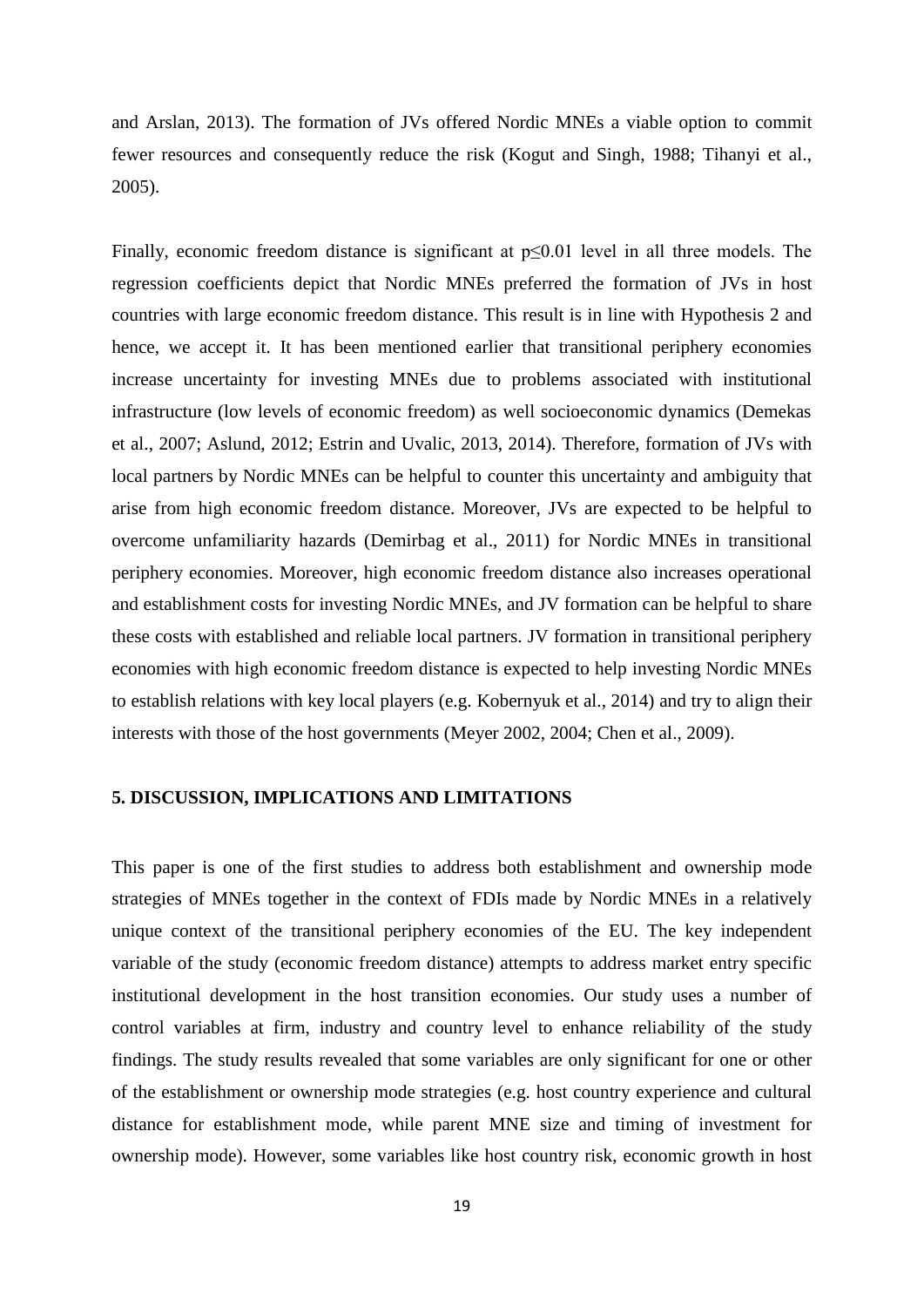country and economic freedom distance (independent variable) are significant for both strategies. The results revealed that in high risk host countries of the transitional periphery, Nordic MNEs preferred partial acquisition, while in high economic growth host countries, they preferred full acquisition. It is important to mention that some important variables like industry R&D intensity and product diversity are non-significant for both establishment and ownership mode strategies. This shows that FDIs by Nordic MNEs in the transitional periphery were not driven by knowledge seeking motives, but rather they wanted to take advantage of market opportunities and low production costs. Finally, high economic freedom distance leads to a preference for greenfield JVs by Nordic MNEs, as we predicted in the study hypotheses.

These study findings have important implications for both theory and practice. The theoretical contribution of our study stems from the application and empirical testing of the economic freedom distance construct in the context of FDI entry strategies of MNEs from small, open and highly internationalized Nordic economies in the transitional periphery of the EU. It has been established in IB literature that internationalization and FDI strategies of these Nordic MNEs tend to differ from the MNEs from large economies like USA, Japan, UK and Germany (e.g. Larimo 2003; Larimo and Arslan 2013). Moreover, the transitional periphery of the EU (see e.g. Totev, 2002; Barry, 2004; Galego et al., 2004; Balkir et al., 2013) has been an under-researched area in IB studies, as most studies tend to concentrate on the CEE region in general, where Baltic states, as well as Poland, Hungary, Czech Republic, Slovakia and Slovenia have been successful in transition to a market economy, and differ significantly from transitional periphery economies. Our study attempts to fill this research gap, and contributes to extant IB literature by analysing both establishment and ownership mode strategies together in this specific context. Our study offers implications for a managerial audience. In particular, managers of Nordic MNEs as well as those from other small, open and high internationalised European economies (e.g. Belgium, the Netherlands, Austria) aiming to invest especially in the manufacturing sector in the transitional periphery of CIS and SEE can gain useful insights from the paper. Based on the study results concerning control variables, it appears that although establishment and ownership mode strategies are related decisions for MNEs expanding to new markets via FDI mode, the study variables have different levels of significance for these strategies in the specific context of transitional periphery host economies. Therefore, the managers need to concentrate more on their previous host country experience (if any), host country risk and economic growth, and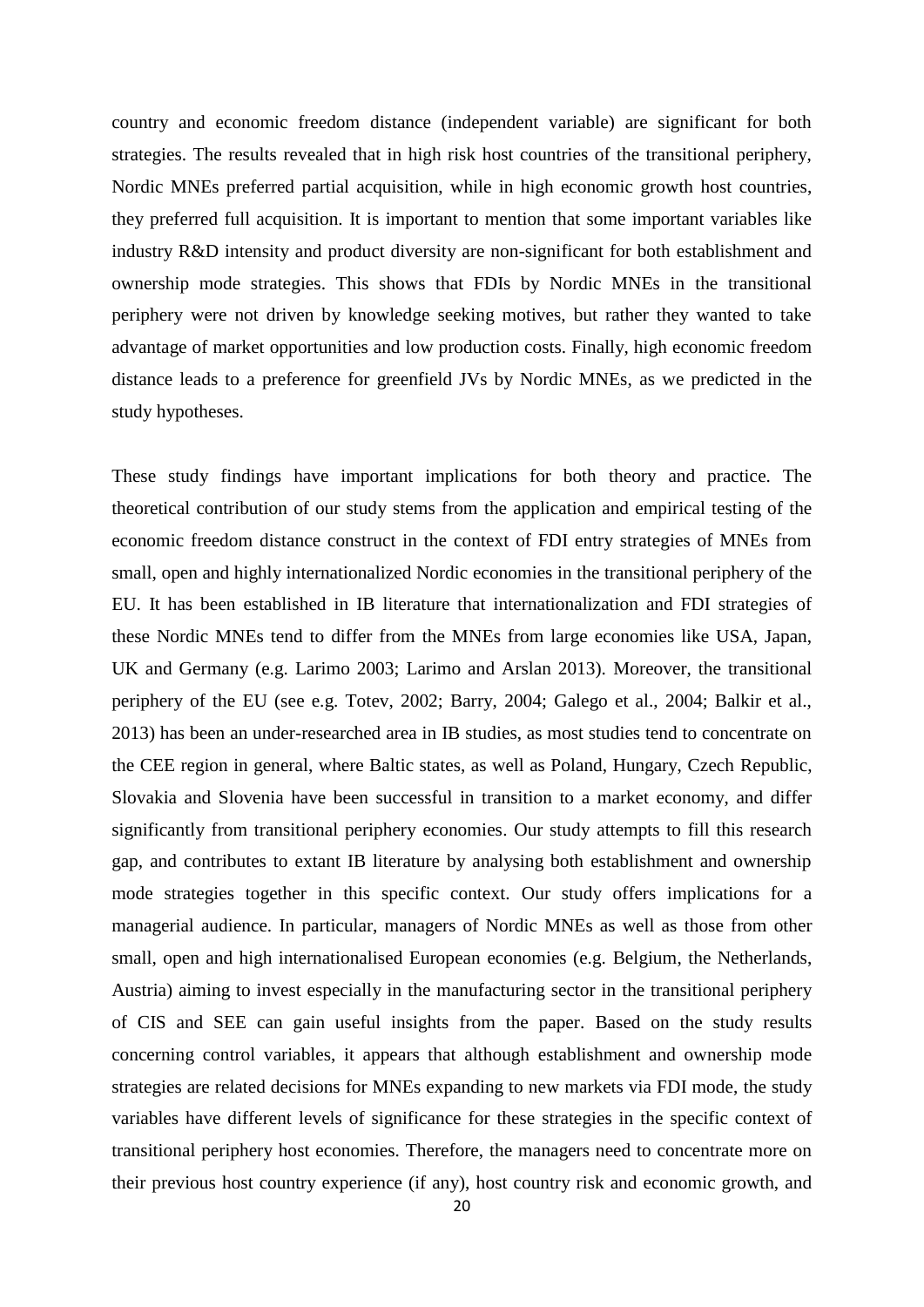cultural distance in order to devise a viable establishment mode strategy. On the other hand, investing MNE size, host country risk and economic growth deserve special attention from managers in order to amicably address the challenges concerning ownership mode strategy in transitional periphery economies.

Moreover, it is also important for the managers to consider the within-sample variance in the transition periphery economies because a large economy like the Russian Federation has certain attributes that differ from those in small host economies like Serbia for example. As transitional periphery economies represent different and relatively unstable institutional environments compared to the home countries of Nordic MNEs, these differences may result in high uncertainty in decision making for managers. In response to this high uncertainty and large economic freedom distance, MNE managers can benchmark successful peer firms (from same background/operating in same industry) in a particular host economy, and mimic their FDI strategies at the time of market entry.

Our paper does have certain limitations. Firstly, our study separately analyses FDI establishment and ownership mode strategies using binomial logistic regression. However, in future studies multinomial regression could be used to analyse the influences of economic freedom on four categorical dependent variables (partial acquisition, greenfield JV, full acquisition and greenfield WOS). Such an analysis would enhance our understanding of FDI entry strategies in less researched regions of the CIS and SEE. Moreover, this paper only addresses the direct influences of economic freedom distance on FDI establishment and ownership strategy. The future studies could incorporate the potential moderating influences of firm level factors like experience, size, as well as country level factors like candidacy for EU membership on these FDI entry strategies of MNEs in the transitional periphery of the CIS and SEE. Finally, future studies have a possibility to address the concept of transitional periphery economies located next to developed economies with strong institutions, in other regions of the world. Therefore, it can be very insightful, if similar studies are undertaken in the context of central and North America, and Southeast Asia, where economies in transition are geographically located next to developed market economies, offering an interesting research avenue.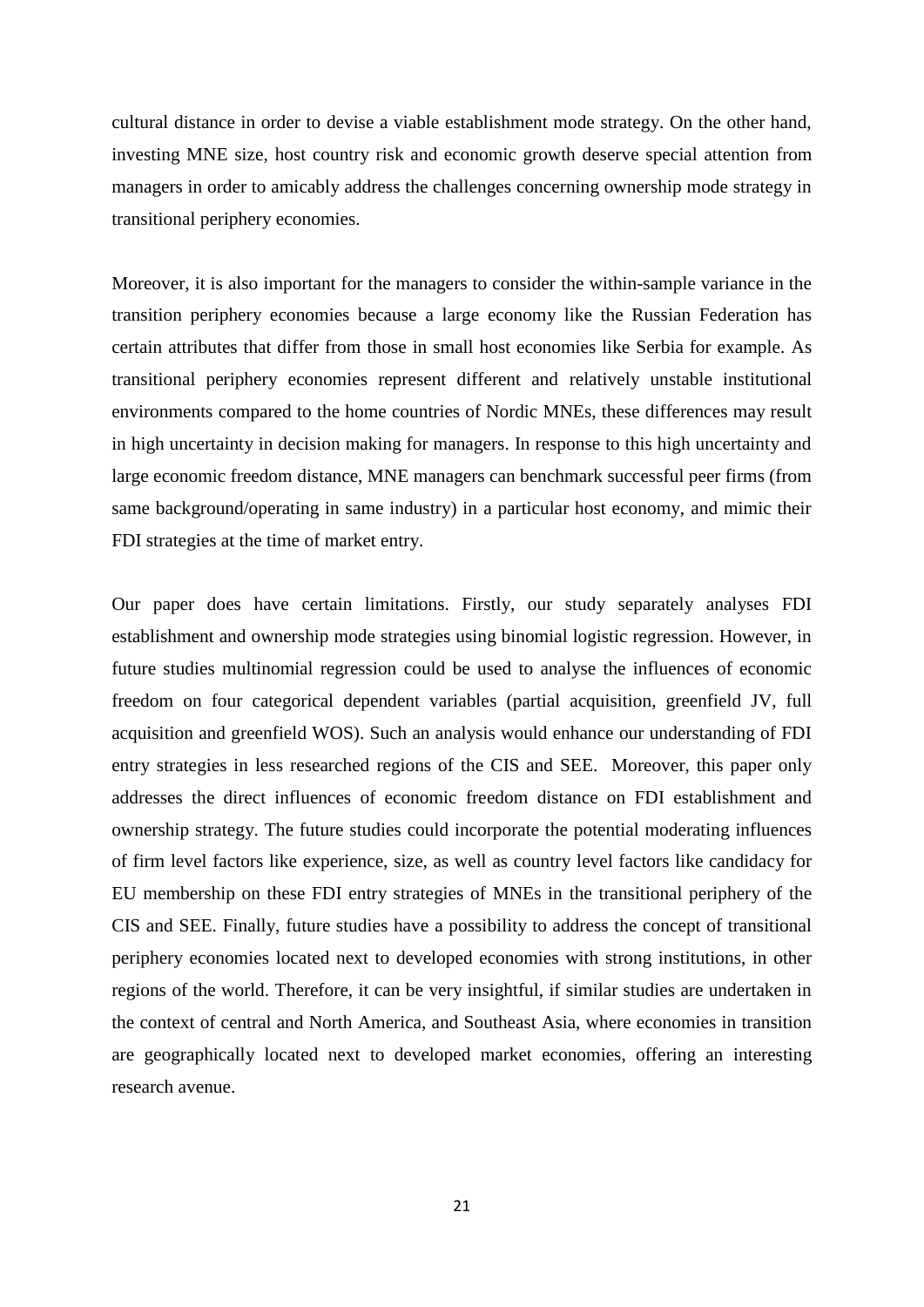#### **REFERENCES**

Alas, R., Sun, W. & Gao, J. (2012). The implementation of organizational changes during the transition in China and Estonia. *Baltic Journal of Management*, 7(1), 86-102.

Amemiya, T. (1981). Qualitative response models: A survey. *Journal of Economic Literature*, 4(4), 1483–1536.

Anderson, E. & Gatignon H. (1986). Modes of foreign entry: a transaction cost analysis and propositions. *Journal of International Business Studies*, 17(3), 1-26.

Arslan, A. & Larimo, J. (2012). Partial or full acquisitions: influences of institutional pressures on acquisition entry strategy of multinational enterprises. In M. Demirbag and G. Wood (Eds.). *Handbook of Institutional Approaches to International Business* (pp. 320-343). UK: Edward Elgar.

Arslan, A. & Larimo, J. (2011). Greenfield Investments or Acquisitions: Impacts of Institutional Distance on Establishment Mode Choice of Multinational Enterprises in Emerging Economies. *Journal of Global Marketing*, 24(4), 345-356.

Arslan, A. & Larimo, J. (2010). Ownership Strategy of Multinational Enterprises and the Impacts of Regulative and Normative Institutional Distance: Evidence from Finnish Foreign Direct Investments in Central and Eastern Europe. *Journal of East-West Business*, 16(3), 179-200.

Aslund, A. (2012). *How capitalism was built: the transformation of Central and Eastern Europe, Russia, the Caucasus, and Central Asia*. Cambridge University Press.

Balkir, C., Bolukbasi, H. T. & Ertugal, E. (2013). Europeanisation and Dynamics of Continuity and Change: Domestic Political Economies in the 'Southern Periphery'. *South European Society and Politics*, 18(2), 121- 137.

Barkema, H. G. & Schijven, M. (2008). How do firms learn to make acquisitions? A review of past research and an agenda for the future. *Journal of Management*, 34(3), 594-634.

Barry, F. (2004). Enlargement and the EU periphery: Introduction. *The World Economy*, 27(6), 753-759.

Baums, T. (1993). Takeovers versus Institutions in Corporate Governance in Germany. In D.D. Prentice and P.R.J. Holland (eds), *Contemporary Issues in Corporate Governance*. Oxford, UK: Clarendon Press, pp. 151– 183.

Beamish, P.W. & Lupton, N. C. (2009). Managing joint ventures. *Academy of Management Perspectives*, May, 75–94.

Belsley, D. A., Kuh, E., & Welsch, R. E. (1980). *Regression Diagnostics: Identifying Influential Data and Sources of Collinearity*. New York: Wiley.

Bitzenis, A. (2009). *The Balkans: foreign direct investment and EU accession*. Ashgate Publishing, Ltd.

Bitzenis, A. & Marangos, J. (2007). Globalization and the integration-assisted transition in central and eastern European economies. *Journal of Economic Issues*, 41(4), 427-434.

Bitzenis, A. & Vlachos, V. A. (2010). International business in an EU candidate: the case of Bulgaria. *International Journal of Business Environment*, 3(4), 412-426.

Brouthers, K. D. & Brouthers, L. E. (2000). Acquisition or Greenfield start-up? Institutional, cultural and transaction cost influences. *Strategic Management Journal*, 21(1), 89-97.

Brouthers, K. D. & Brouthers, L. E. (2003). Why service and manufacturing entry mode choices differ: the influence of transaction cost factors, risk and trust. *Journal of Management Studies*. 40(5), 1179-1204.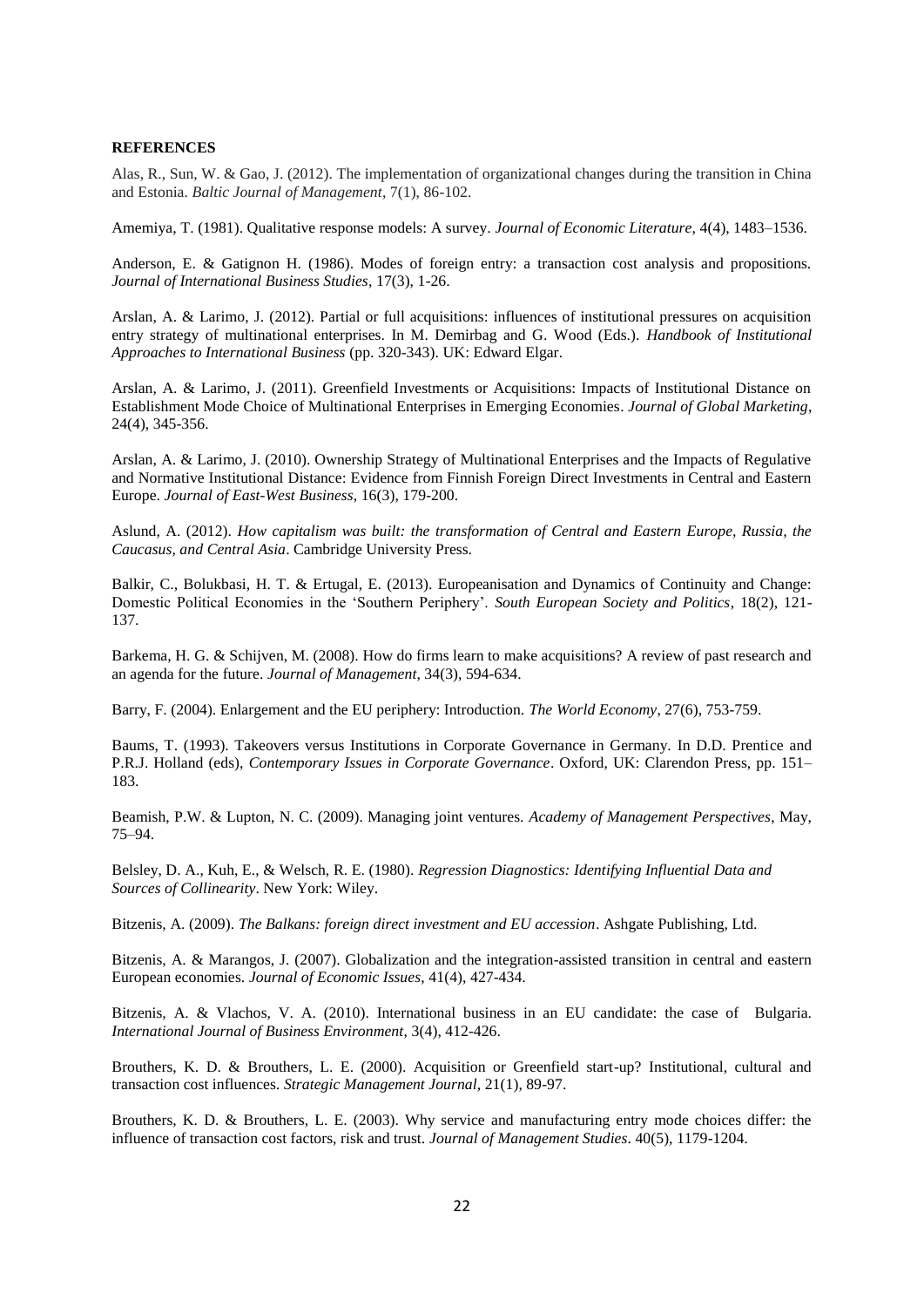Brouthers, K. D. & Hennart, J. F. (2007). Boundaries of the firm: insights from international entry mode research. *Journal of Management*. 33(3), 395-425.

Brouthers, K. D. & Dikova, D. (2010). Acquisitions and real options: The greenfield alternative. *Journal of Management Studies*, 47(6), 1048-1071.

Cartwright, S. & Cooper, C. L. (1996). *Managing Mergers, Acquisitions, and Strategic Alliances: Integrating People and Cultures*. Oxford and Boston, MA: Butterworth–Heinemann.

Chang, S. J. & Rosenzweig P. M. (2001). The choice of entry mode in sequential foreign direct investment. *Strategic Management Journal*, 22(8), 747-776.

Chang, S.-J., Chung, J. & Moon, J. J. (2013). When do wholly owned subsidiaries perform better than joint ventures? *Strategic Management Journal*, 34, 317-337.

Chen, D., Park, S. H. & Newburry, W. (2009). Parent contribution and organizational control in international joint ventures. *Strategic Management Journal*, 30(11), 1133-1156.

Child, J., Falkner, D. & Pitkethly, R. (2001). *The Management of International Acquisitions*. Oxford: Oxford University Press.

Child, J. & Tsai, T. (2005). The dynamic between firms' environmental strategies and institutional constraints in emerging economies: Evidence from China and Taiwan. *Journal of Management Studies,* 42(1), 95–125.

Cho, K.R. & Padmanabhan, P. (1995). Acquisition versus new venture: The choice of foreign establishment mode by Japanese firms. *Journal of International Management*, 1(3), 255- 285.

Click, R. W. (2005). Financial and political risks in US direct foreign investment. *Journal of International Business Studies*, 36(5), 559-575.

Cole, J. (2003). The Contribution of Economic Freedom to World Economic Growth, 1980–1999. *Cato Journal*, 23(2), 189–99.

Contractor, F. J., Lahiri, S. Elango, B. & Kundu, S. K. (2014). Institutional, cultural and industry related determinants of ownership choices in emerging market FDI acquisitions. *International Business Review*, [http://dx.doi.org./10.1016/j.ibuserev.2014.02.005.](http://dx.doi.org./10.1016/j.ibuserev.2014.02.005)

Cosset, J-C. & Roy, R. (1991): The determinants of country risk ratings. *Journal of International Business Studies*, 22(1), 135-142.

Datta, D. K. & Grant, J. H. (1990). Relationships between type of acquisition, the autonomy given to the acquired firm, and acquisition success: An empirical analysis. *Journal of Management*, 16(1), 29-44.

Datta, D. K., Herrmann, P. & Rasheed, A. A. (2002). Choice of foreign market entry mode: Critical review and future directions. In M. A. Hitt & J. L. C. Cheng (Eds.), *Managing Transnational Firms: Resources, Market Entry and Strategic Alliances*. *Advances in International Management, Vol. 14*. (pp. 85–153) Amsterdam: JAI Press.

Delios, A. & Henisz, W. J. (2003). Political hazards and the sequence of entry by Japanese firms, 1980–1998. *Journal of International Business Studies*, 34(3), 227–241.

Demekas, D. G., Horváth, B., Ribakova, E. & Wu, Y. (2005). Foreign Direct Investment in South-eastern Europe: What Do the Data Tell Us? *European Economic Integration and South-East Europe*, Edward Elgar: London.

Demekas, D. G., Horvath, B., Ribakova, E. & Wu, Y. (2007). Foreign direct investment in European transition economies—The role of policies. *Journal of Comparative Economics*, 35(2), 369-386.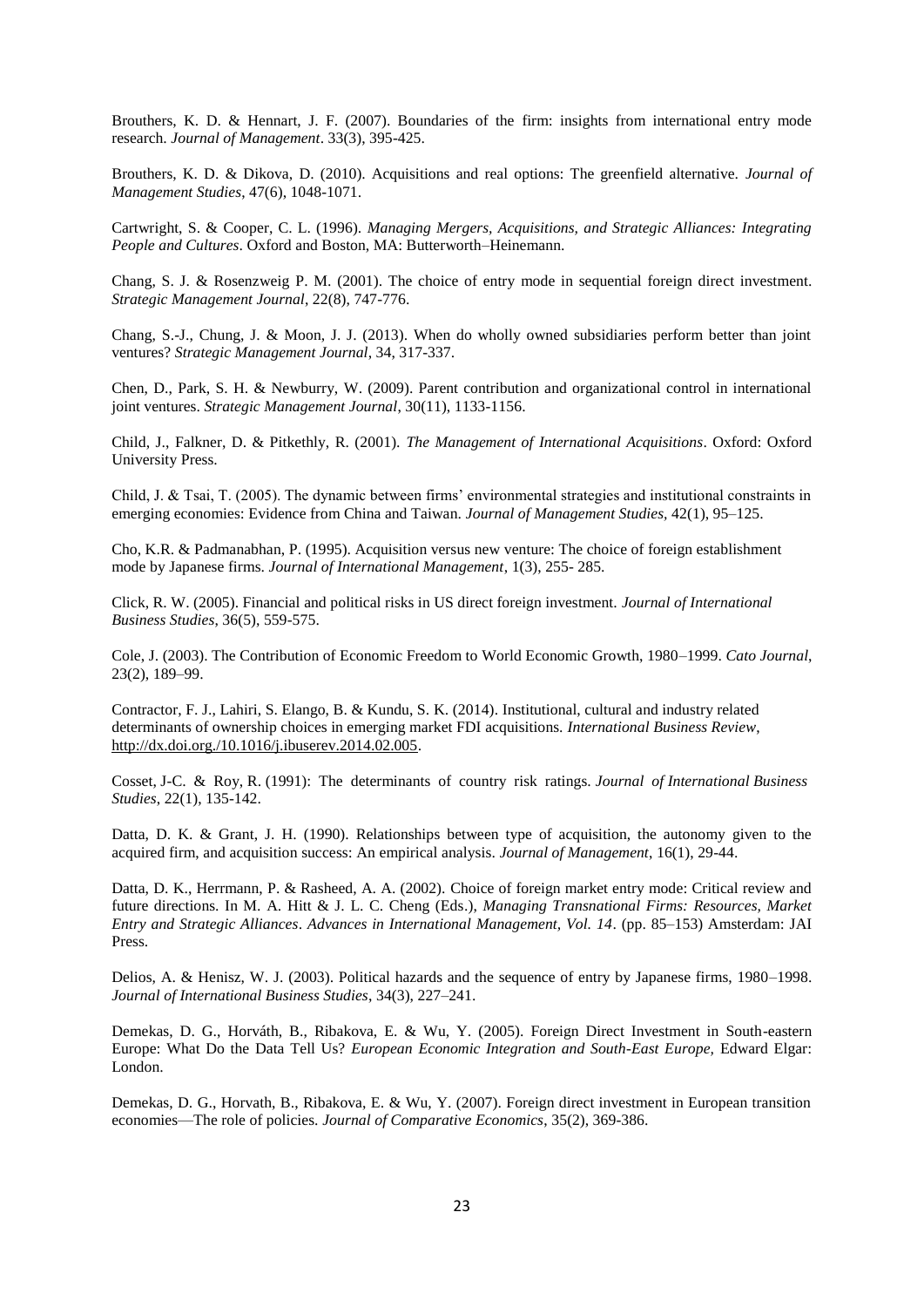Demirbag, M., Tatoglu, E. & Glaister, K. W. (2008). Factors affecting perceptions of the choice between acquisition and greenfield entry: the case of Western FDI in an emerging market, *Management International Review*, 48(1), 5-38.

Demirbag, M., Tatoglu, E. & Glaister, K. W. (2010). Institutional and transaction cost influences on partnership structure of foreign affiliates. *Management International Review*, 50(3), 709-745.

Demirbag, M., Apaydin, M. & Tatoglu, E. (2011). Survival of Japanese subsidiaries in the Middle East and North Africa. *Journal of World Business*, 46(4), 411-425.

Deng, P.(2003). Determinants of Full-control Mode in China: An Integrative Approach. *American Business Review.* 21(1), 113-123.

Dikova, D. (2012). Entry mode choices in transition economies: The moderating effect of institutional distance on managers' personal experiences. *Journal of East-West Business*, 18(1), 1-27.

Dikova, D. & van Witteloostuijn, A. (2007). Foreign direct investment mode choice: entry and establishment modes in transition economies. *Journal of International Business Studies*, 38(6), 1013-1033.

Dikova, D., Rao S. P. & van Witteloostuijn A. (2010). Cross-border acquisition abandonment and completion: the effect of institutional differences and organizational learning in the international business service industry, 1981-2001. *Journal of International Business Studies,* 41(2), 223-245.

DiRienzo, C. E. Jayoti, D., Cort, K. T. & Burbridge, J. (2007). Corruption and the role of information. *Journal of International Business Studies,* 38(3): 320–332.

Drogendijk, R., & Andersson, U. (2013). Relationship development in Greenfield expansions. *International Business Review*, *22*(2), 381-391.

Dunning, J.H. & Lundan, S. (2008). *Multinational Enterprises and the Global Economy*, 2nd ed., Cheltenham: Edward Elgar.

Dumitriu, R., & Stefanescu, R. (2008). Perceptions of the Foreign Direct Investors on the Romanian Business Environment. *Available at SSRN 2164563*.

EBRD European Bank of Reconstruction and Development. (2013). *Transition Report*. <http://www.ebrd.com/downloads/research/transition/tr13.pdf>

Elango, B. & Sambharya, R. B. (2004). The influence of industry structure on the entry mode choice of overseas entrants in manufacturing industries. *Journal of International Management*, 10(1), 107-124.

Estrin, S., Baghdasaryan, D. & Meyer, K. E. (2009). The impact of institutional and human resource distance on international entry strategies. *Journal of Management Studies*, 46(7), 1171-1196.

Estrin, S. & Uvalic, S. E. (2013). *Foreign direct investment into transition economies: Are the Balkans different?* (No. 4). London School of Economics/European Institute.

Estrin, S. & Uvalic, M. (2014). FDI into transition economies. *Economics of Transition*, 22(2), 281-312.

Feldman, N. & Slemrod, J. (2009). War and Taxation: When does Patriotism Overcome the Free-Rider Impulse? in I. W. Martin, A. K. Mehrotra and M. Prasad (Eds.), *The New Fiscal Sociology: Taxation in Comparative and Historical Perspective.* Cambridge and New York: Cambridge University Press, pp. 138-154.

Flores, R. G., & Aguilera, R. V. (2007). Globalization and location choice: an analysis of US multinational firms in 1980 and 2000. *Journal of International Business Studies*, *38*(7), 1187-1210.

Ford, J. B., Karande, K. W. & Seifert, B. M. (1998). The role of economic freedom in explaining penetration of consumer durables. *Journal of World Business*, 33(1), 69-86.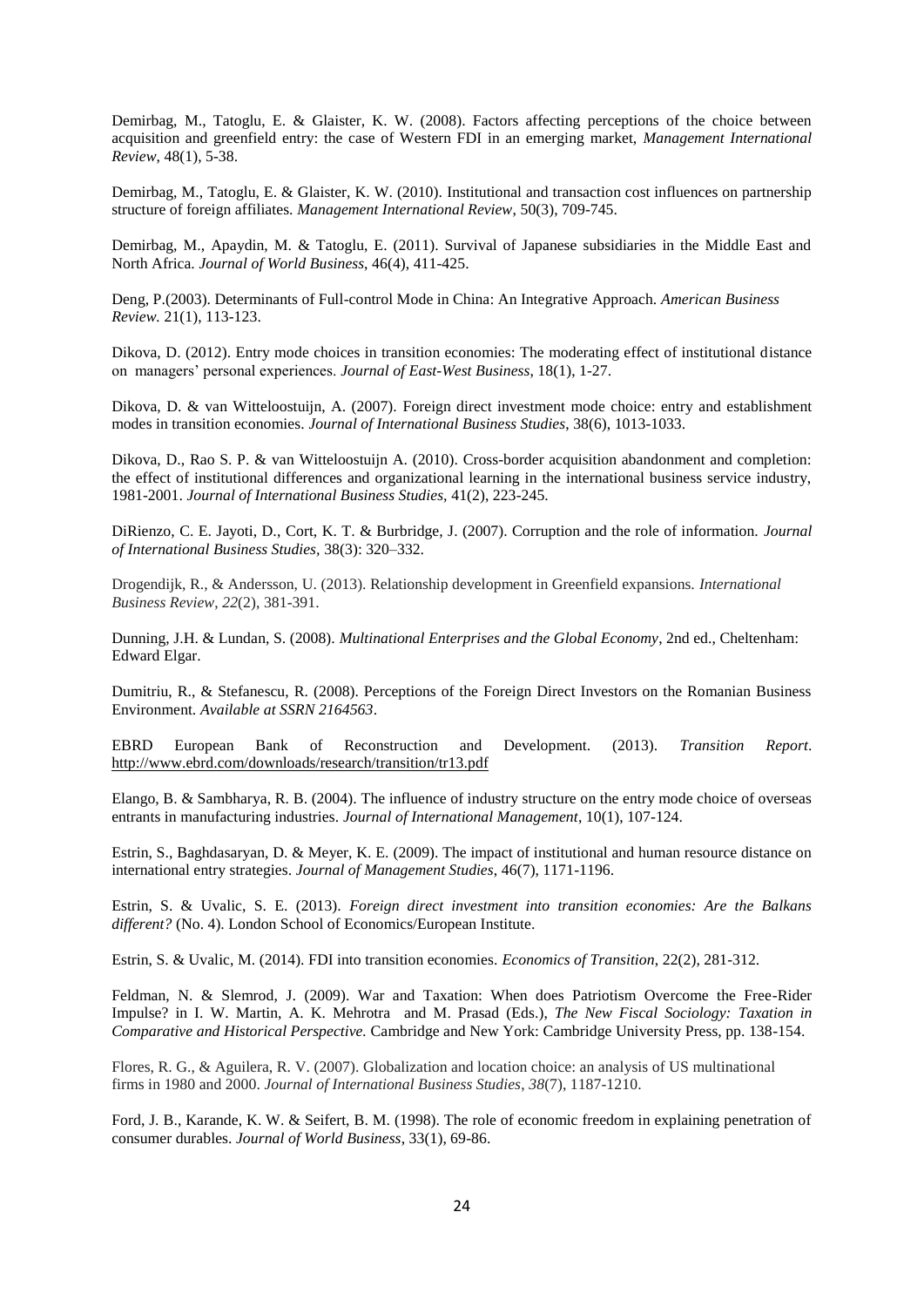Galego, A., Vieira, C. & Vieira, I. (2004). The CEEC as FDI attractors: a menace to the EU periphery? *Emerging Markets Finance and Trade*, 40(5), 74-91.

Garcia, J., Bluffstone, R. & Sterner, T. (2009). Corporate environmental management in transition economies: The case of Central and Eastern Europe. *Working Papers in Economics 411*.

Gaur, A.S. & Lu, .W. (2007). Ownership strategies and survival of foreign subsidiaries: Impacts of institutional distance and experience. *Journal of Management*, 33(1), 84-110.

Gomes, E., Weber, Y., Brown, C. & Tarba, S. (2011). *Managing Mergers, Acquisitions and Strategic Alliances: Understanding The Process*. Basingstoke, UK: Palgrave McMillan.

Gwartney, J. D., Lawson, R., Norton, S. & Hall, J. (2008). *Economic Freedom of the World: 2008 Annual Report*. Vancouver, BC: The Fraser Institute . Data retrieved from www.freetheworld.com. Accessed on 8.10.2012

Gwartney, J. D., Lawson, R, Grubel, H., de Haan, J. & Zandberg, E. (2009). *Economic Freedom of the World 2009 Annual Report*. Vancouver, BC: The Fraser Institute. Data retrieved from www.freetheworld.com. 8.10.2012

Hair, J.F. Jr., Anderson, R.E., Tatham, R.L., & Black, W.C. (1998). *Multivariate Data Analysis, (5th Edition)*. Upper Saddle River, NJ: Prentice Hall.

Harzing, A.-W. (2002). Acquisitions versus greenfield investments: International strategy and management of entry modes. *Strategic Management Journal*, 23(3), 211-227. Hennart, J. F. & Park., Y. R. (1993). Greenfield vs. acquisition: the strategy of Japanese investors in the United States. *Management Science*, 39(9), 1054-1070.

Hennart, J. F. & Larimo, J. (1998). The impact of culture on the strategy of multinational enterprises: Does national origin affect ownership decisions? *Journal of International Business Studies*, 29(3), 515-538.

Hill, C. L., Hwang, P. & Kim, W. C. (1990). An eclectic theory of the choice of international entry mode. *StrategicManagement Journal*, 11(2), 117-128.

Höpner, M. (2005). What connects industrial relations and corporate governance? Explaining institutional complementarity. *Socio-Economic Review*, 3(2), 331-358.

IMD. (2010). World competitiveness yearbooks (2000-2010). Lausanne, Switzerland: IMD World Competitiveness Center.

Jackson, G. (2005). Stakeholders under Pressure: corporate governance and labour management in Germany and Japan. *Corporate Governance: An International Review*, *13*(3), 419-428.

Jakobsen, K. & Meyer, K. E. (2008). Partial acquisitions: the overlooked entry mode. In J. H. Dunning and P. Gugler (Eds.). Progress in International Business Research. 2 (pp. 2013-226). New York: Oxford University

Jung, J. C. Beamish, P. W. & Goerzen, A. (2008). FDI ownership strategy: A Japanese-US MNE comparison, *Management International Review,* 48(5), 491–524.

Karhunen, P., Löfgren, J. & Kosonen, R. (2008). Revisiting the relationship between ownership and control in international business operations: Lessons from transition economies. *Journal of International Management*, 14(1), 78-88.

Kaynak, E., Demirbag, M. & Tatoglu, E. (2007). Determinants of ownership based entry mode choice of MNEs: Evidence from Mongolia, *Management International Review*, 47(4), 505-530.

Kekic, L. (2005). Foreign direct investment in the Balkans: recent trends and prospects. *Southeast European and Black Sea Studies*, 5(2), 171-190.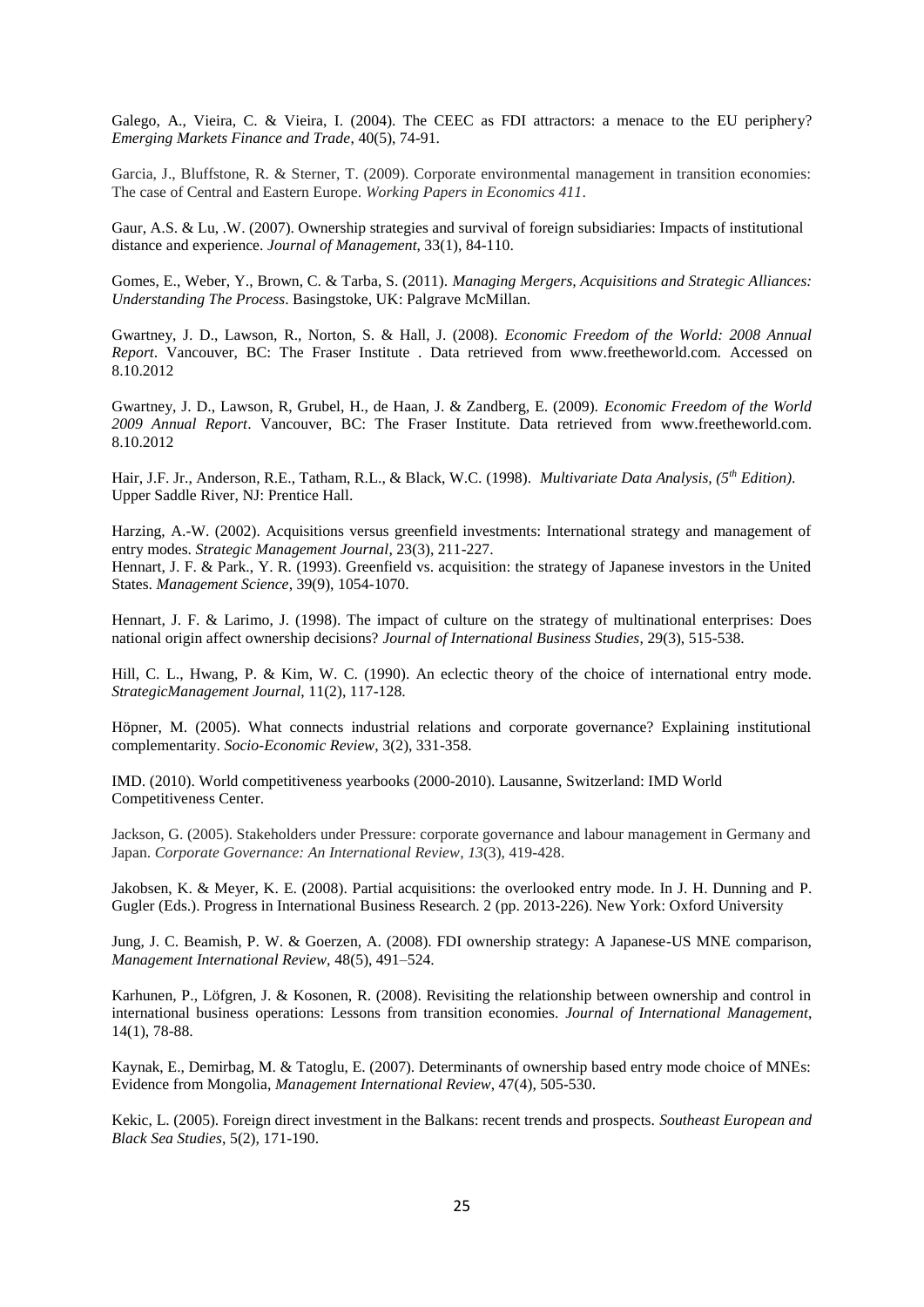Khanna, T. & Palepu, K. (2010). *Winning in Emerging Markets: A Roadmap for Strategy and Execution*. Cambridge, MA: Harvard University Press.

Kobernyuk, E., Stiles, D. & Ellson, T. (2014). International joint ventures in Russia: Cultures' influences on alliance success. *Journal of Business Research*, 67(4), 471-477.

Kogut, B. & Singh, H. (1988). The effect of national culture on the choice of entry mode. *Journal of International Business Studies*, 19(3), 412-432.

Kostova, T. & Roth, K. (2002). Adoption of an Organizational practice by subsidiaries of Multinational Corporations: Institutional and Relational Effects. *Academy of Management Journal,* 45(1), 215-233.

Krugman, P. (1991). *Geography and Trade.* Cambridge, MA: The MIT Press.

Kulkarni, S. (2001). The influence of the type of uncertainty on the mode of international entry. *American Business Review*, 19:1, 94-101.

Larimo, J. (2003). Form of investment by Nordic firms in world markets. *Journal of Business Research,* 56(10), 791–803.

Larimo, J. & Arslan, A. (2013). Determinants of Foreign Direct Investment Ownership Mode Choice: Evidence from Nordic Investments in Central and Eastern Europe, *Journal for East European Management Studies.* 18(2), 232-263.

Li, H. & Zhang, Y. (2007). The role of managers' political networking and functional experience in new venture performance: evidence from China's transition economy. *Strategic Management Journal*, 28(8), 791-804.

Luo, Y. D. (2001), Determinants of entry in an emerging economy: a multilevel approach, *Journal of Management Studies*, 38(3), 443-472.

Meyer, C. B., & Altenborg, E. (2008). Incompatible strategies in international mergers: The failed merger between Telia and Telenor. *Journal of International Business Studies*, 39(3), 508–525.

Meyer, K. E. (2002). Management challenges in privatization acquisitions in transitions economies. *Journal of World Business*. 37(4). 266-276.

Meyer, K. E. (2004). Perspectives on multinational enterprises in emerging economies. *Journal of International Business Studies*, 35(4), 259–276.

Meyer, K. (2005). *Foreign Direct Investment in Emerging Economies*. Oxford: Templeton College.

Meyer, K. E., & Peng, M. W. (2005). Probing theoretically into Central and Eastern Europe: Transactions, resources, and institutions. *Journal of International Business Studies*, 36(6), 600-621.

Meyer, K. E., Estrin, S., Bhaumik, S. K. & Peng, M. W. (2009). Institutions, resources, and entry strategies in emerging economies. *Strategic Management Journal*, 30(1), 61-80.

North, D. C. (1981). *Structure and Change in Economic History*. New York: Norton.

North, D .C. (1990). *Institutions, Institutional Change and Economic Performance*. New York: Cambridge University Press.

North, D. C & Thomas, R. P. (1973). *The Rise of the Western World: A New Economic History*. Cambridge: Cambridge University Press.

Padmanabhan, P. & Cho, K. R. (1996). Ownership strategy for a foreign affiliate: an empirical investigation of Japanese firms. *Management International Review*, 36(1), 45-65.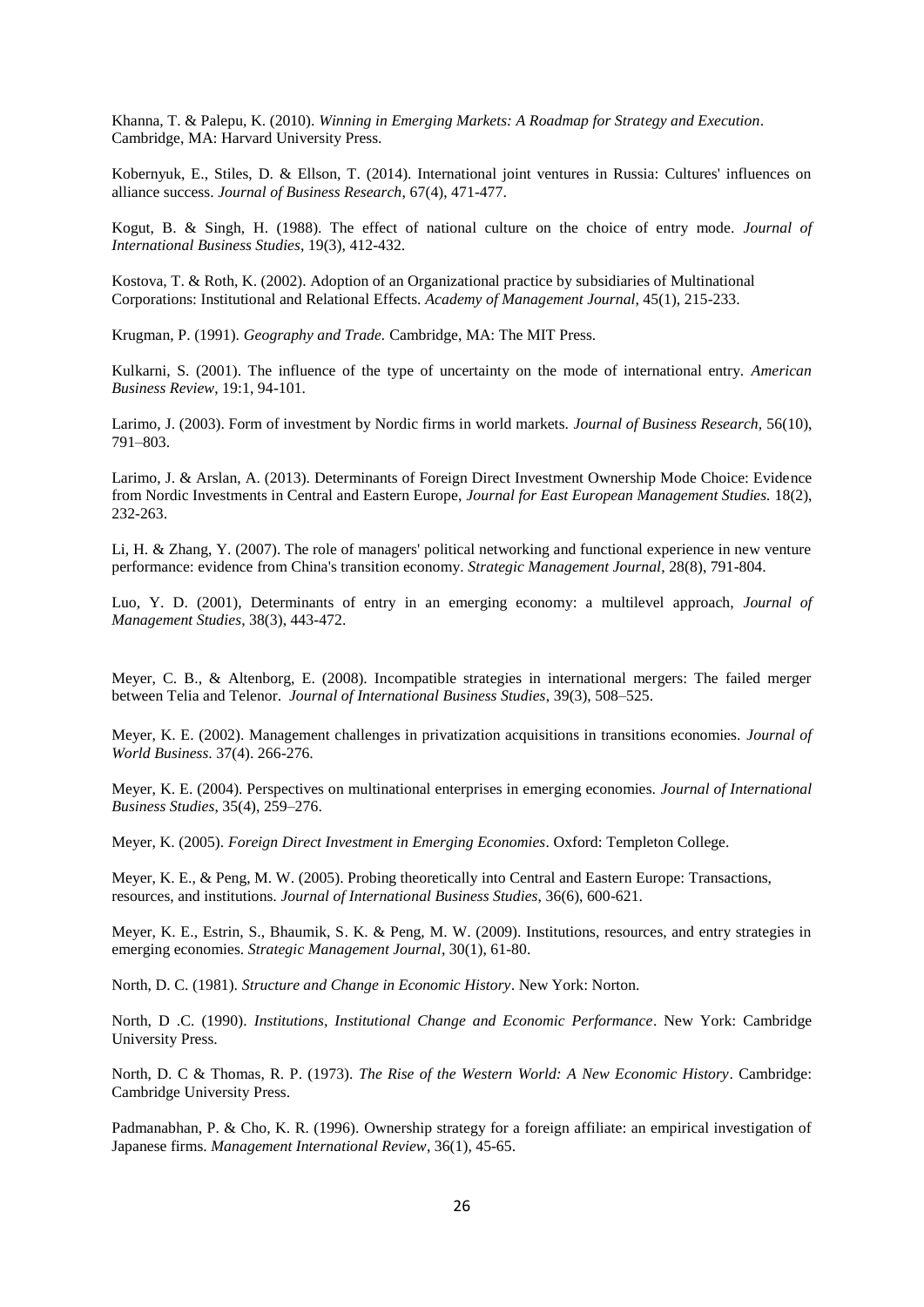Pallant, J. (2007). *SPSS survival manual: a step by step guide to data analysis using SPSS for windows*. Buckingham: Open University Press.

Pan, Y. & Tse, D. K. (2000). The hierarchical model of market entry strategies. *Journal of International Business Studies*. 31(4). 535-554.

Peng, M. W. (2002). Towards an institution-based view of business strategy. *Asia Pacific Journal of Management,* 19(2/3), 251–266.

Peng, M. W. (2003). Institutional transitions and strategic choices. *Academy of Management Review*, 28(2), 275- 296.

Ruiz-Moreno, F., Mas-Ruiz, F. J., & Nicolau-Gonzálbez, J. L. (2007). Two-stage choice process of FDI: Ownership structure and diversification mode.*Journal of Business Research*, *60*(7), 795-805.

Schneper, W. D. & Guillen, M.F. (2004). Corporate Governance, Legitimacy, and Models of the Firm. In F. Dobbin (Ed.). *The Sociology of the Economy,* New York: Russell Sage Foundation. 127-156.

Schoenberg, R. (2006). Measuring the performance of corporate acquisitions: an empirical comparison of alternative metrics. *British Journal of Management*, 17(4), 361–370.

Shiells, C. (2003), FDI and the Investment Climate in the CIS Countries. IMF Policy Discussion Paper PDP/03/5, November 2003.

Shimizu, K., Hitt, M. A., Vaidyanath, D. & Pisano, V. (2004). Theoretical foundations of cross-border mergers and acquisitions: a review of current research and recommendations for the future. *Journal of International Management*. 10(3). 307-353.

Slangen, A. H. L. (2013). Greenfield or acquisition entry? The roles of policy uncertainty and MNE legitimacy in host countries. *Global Strategy Journal*, 3, 262-280.

Slangen, A. & Hennart, J. F. (2007). Greenfield or acquisition entry: a review of the empirical foreign establishment mode literature. *Journal of International Management*, *13*(4), 403-429.

Smallbone, D. & Welter, F. (2012). Entrepreneurship and institutional change in transition economies: The Commonwealth of Independent States, Central and Eastern Europe and China compared. *Entrepreneurship & Regional Development*, 24(3-4), 215-233.

Tan, D. (2009). Foreign market entry strategies and post-entry growth: Acquisitions vs greenfield investments. *Journal of International Business Studies*, 40(6), 1046-1063.

Tihanyi, L., Griffith, D. & Russell, C. (2005). The effect of cultural distance on entry mode choice, international diversification and MNE performance: A meta-analysis. *Journal of International Business Studies*, 36(3), 270−283.

Totev, S. (2002). Economic performance and structure of South-eastern European countries-Albania, Bulgaria, FYR of Macedonia, and Greece. *Eastern European Economics*, 40(6), 51-83.

Treisman, D. (2014). Twenty-five years of market reform: The political economy of change after communism. Discussion Paper, Department of Political Science, University of California, Los Angeles,

National Bureau of Economic Research, International Center for the Study of Institutions and Development (Moscow). Online pdf

http://www.sscnet.ucla.edu/polisci/faculty/treisman/Daniel'sNEWPAPERS/Budapest%20paper%20June%201% 202014.pdf

Tridimasa, G. & Winer, S. L. (2005). The political economy of government size. *European Journal of Political Economy*, 21(3), 643 - 666.

UNCTAD. (2013). World Investment Report 2013: *Global value chains: Investment and trade for development*. Switzerland: United Nations Publications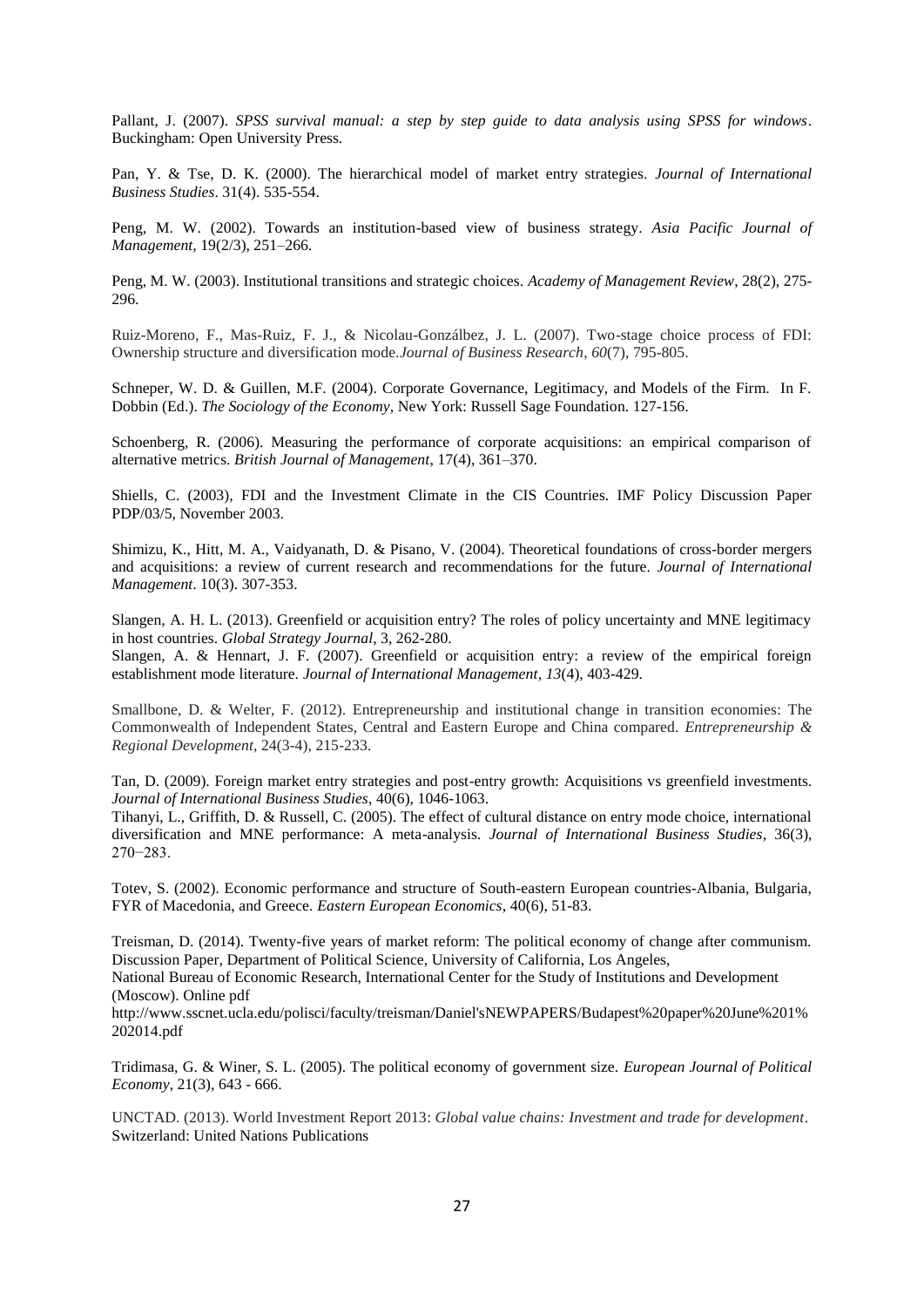Uvalic, M. (2010). *Transition in Southeast Europe: Understanding economic development and institutional change* (No. 2010, 41). Working paper//World Institute for Development Economics Research.

Vermeulen, F. & Barkema, H. (2001). Learning through acquisitions. *Academy of Management journal*, 44(3), 457-476.

Weber, Y., Tarba, S. Y. & Öberg, C. (2014). *A Comprehensive Guide to Mergers & Acquisitions: Managing the Critical Success Factors Across Every Stage of the M&A Process*. Pearson & Financial Times Press.

Wetherill, G.B. (1986). *Regression analysis with applications*. London: Chapman and Hall.

Welter, F. & Smallbone, D. (2011). Institutional perspectives on entrepreneurial behavior in challenging environments. *Journal of Small Business Management*, 49(1), 107-125.

Xu, D. & Shenkar, O. (2002). Institutional Distance and Multinational Enterprise. *Academy of Management Review*, 27(4), 608-618.

Xu, D., Pan, Y. & Beamish, P. W. (2004). The effect of regulative and normative distances on MNE ownership and expatriate strategies. *Management International Review*, 44(3), 285-307.

Zweynert, J. & Goldschmidt, N. (2005). *The two transitions in Central and Eastern Europe and the relation between path dependent and politically implemented institutional change* (No. 05/3). Freiburg discussion papers on constitutional economics.

Zweynert, J. & Goldschmidt, N. (2006). The two transitions in Central and Eastern Europe as processes of institutional transplantation. *Journal of Economic Issues*, 40(4), 895-918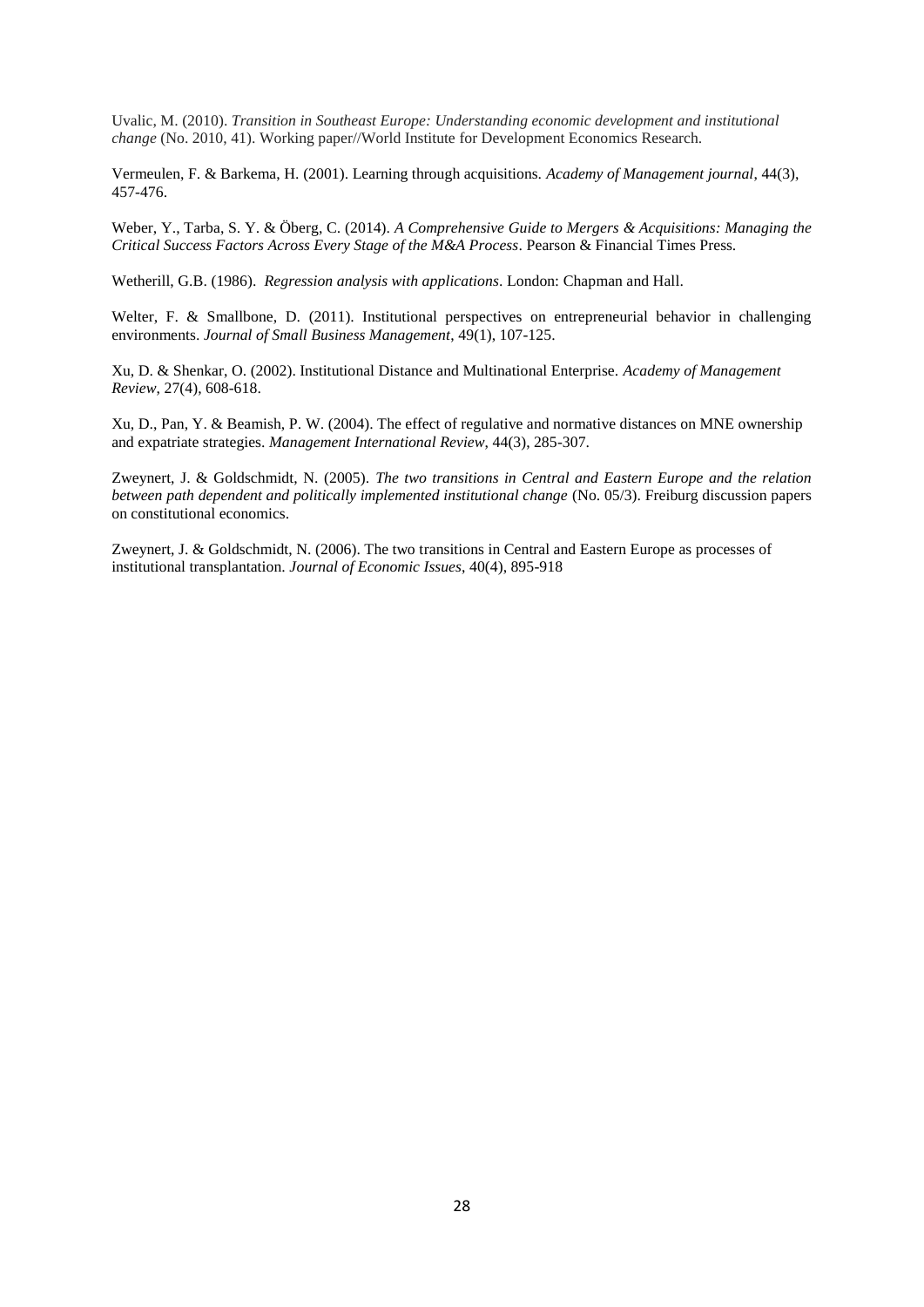# **Appendix 1: Descriptive Statistics and Pearson Correlations**

| . Establishment mode                            | Mean<br>0.47                      | Std.dev<br>0.50 | 1.                      | 2.             | 3.                           | 4.             | 5.        | 6.                      | 7.        | 8.           | 9.        | 10.       | 11.       | 12.            | 13.      | 14.          | 15.          |
|-------------------------------------------------|-----------------------------------|-----------------|-------------------------|----------------|------------------------------|----------------|-----------|-------------------------|-----------|--------------|-----------|-----------|-----------|----------------|----------|--------------|--------------|
| 2. Ownership Mode                               | 0.37                              | 0.48            | $-0.207*$               | $\overline{1}$ |                              |                |           |                         |           |              |           |           |           |                |          |              |              |
| 3. Economic freedom<br>distance                 | 3.52                              | 1.11            | $-0.127*$               | $0.304*$       | $\mathbf{1}$                 |                |           |                         |           |              |           |           |           |                |          |              |              |
| 4. Industry R&D Intensity                       | 1.43                              | 0.60            | 0.065                   | $-0.058$       | $-0.248*$                    |                |           |                         |           |              |           |           |           |                |          |              |              |
| 5. Parent firm diversification                  | 10.34                             | 9.56            | $0.215*$                | $-0.111$       | $-0.194*$                    | $0.142*$       |           |                         |           |              |           |           |           |                |          |              |              |
| 6. International experience of<br>investing MNE | 44.52                             | 43.40           | $0.182*$                | $-0.041$       | $-0.185*$                    | 0.083          | $0.786*$  |                         |           |              |           |           |           |                |          |              |              |
| 7. Host country experience<br>of investing MNE  | 3.35                              | 3.84            | 0.023                   | 0.108          | 0.074                        | $-0.127$       | $0.233*$  | $0.307*$                | -1        |              |           |           |           |                |          |              |              |
| 8. Parent MNE size                              | 6.64                              | 1.99            | 0.019                   | $-0.118$       | $-0.111$                     | 0.010          | 0.073     | 0.090                   | $-0.004$  | $\mathbf{1}$ |           |           |           |                |          |              |              |
| 9. Host country risk                            | 42.17                             | 13.04           | $-0.085$                | $0.266*$       | $0.224*$                     | $-0.185*$      | $-0.204*$ | $-0.054$                | 0.114     | $-0.004$     |           |           |           |                |          |              |              |
| 10. Economic size of host<br>country            | 3611.0.3                          | 2488.86         | 0.013                   | 0.113          | $0.140*$                     | 0.010          | $-0.045$  | $-0.034$                | $0.289*$  | $-0.032$     | $0.237*$  |           |           |                |          |              |              |
| 11. Economic growth in host<br>country          | $-1.17$                           | 6.89            | $-0.097$                | $0.155*$       | $0.273*$                     | $-0.192*$      | $-0.168*$ | $-0.060$                | $0.214*$  | $-0.106*$    | $0.577*$  | $0.442*$  |           |                |          |              |              |
| 12. Timing of investment                        | 9.44                              | 4.94            | 0.034                   | $-0.307*$      | $-0.328*$                    | $0.209*$       | $0.242*$  | 0.075                   | $-0.219*$ | 0.021        | $-0.628*$ | $-0.484*$ | $0.630*$  | $\overline{1}$ |          |              |              |
| 13. Cultural distance                           | 3.94                              | 1.37            | $-0.024$                | $-0.145*$      | $-0.043$                     | $0.151*$       | 0.003     | 0.126                   | $-0.194*$ | 0.070        | $-0.117$  | $-0.257*$ | $-0.228*$ | $0.208*$       |          |              |              |
| 14. Finland dummy                               | 0.41                              | 0.49            | $-0.093$                | $0.228*$       | 0.080                        | $-0.144*$      | $-0.199*$ | $-0.279*$               | $0.185*$  | $-0.037$     | $0.143*$  | $0.238*$  | $0.260*$  | $-0.262*$      | $0.563*$ | $\mathbf{1}$ |              |
| 15. Sweden dummy<br>$\sim$ $\sim$               | 0.30<br>$\mathbf{u}$ $\mathbf{v}$ | 0.458           | 0.063<br>$\cdot$ $\sim$ | $-0.016$       | $-0.098$<br>$\sim$ $\sim$ 1. | 0.057<br>0.011 | $0.207*$  | $0.304*$<br>$1/2$ $1/3$ | $-0.081$  | $-0.022$     | $-0.084$  | $-0.282*$ | $-0.247$  | $0.272*$       | $0.437*$ | $-0.037$     | $\mathbf{1}$ |

**\*** Correlation is significant at the 0.01 level (2-tailed).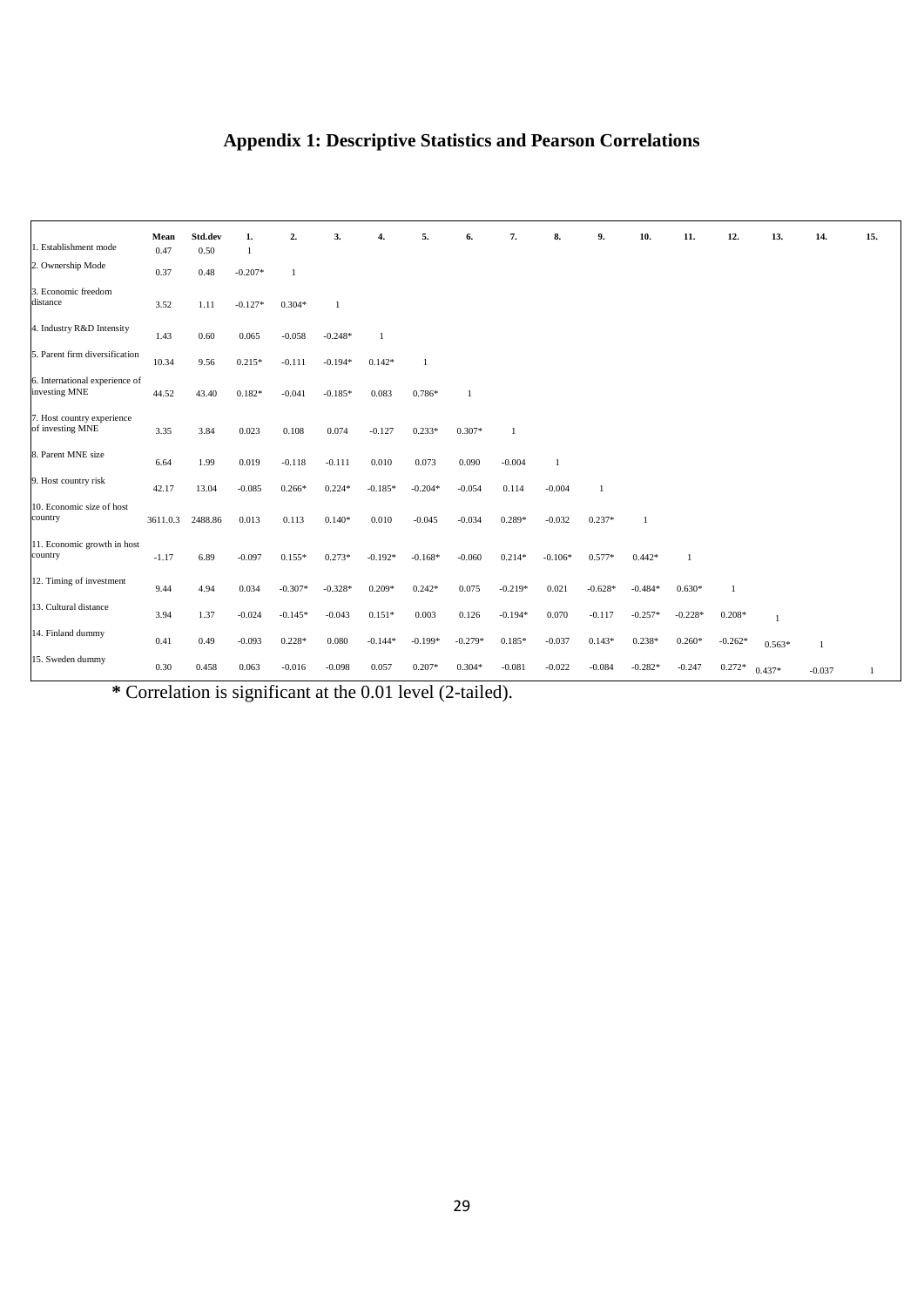| <b>VARIABLES</b>                    | <b>OPERATIONALIZATION</b>                                                         | <b>REFERENCE(S)</b>                                 |
|-------------------------------------|-----------------------------------------------------------------------------------|-----------------------------------------------------|
| 1. Industry R&D                     | A classification of 4-digit industry SIC Codes                                    | Hennart and Larimo (1998);                          |
| intensity                           | into three categories (low tech, medium tech                                      | Chen and Hennart (2004);                            |
|                                     | and high tech) based on their value added                                         | Demirbag et al. (2009)                              |
| 2. Parent firm                      | figures.<br>The number of 4-digit SIC codes in which the                          | Hennart and Larimo (1998);                          |
| diversification                     | company was operating based on the annual                                         | Vermeulen and Barkema                               |
|                                     | reports and websites of the firms.                                                | $(2001)$ ; Larimo $(2003)$                          |
|                                     |                                                                                   |                                                     |
| 3. International                    | The number of foreign manufacturing                                               | Larimo (2003); Kaynak et al.                        |
| experience of the<br>investing MNE  | investments made by the MNE.                                                      | (2007)                                              |
| 4. Host country                     | The experience in years from the first                                            | Hennart and Park (1993); Cho                        |
| experience of the                   | manufacturing investment of the firm in the                                       | and Padmanabhan (1995);                             |
| investing MNE                       | host country.                                                                     | Hennart and Larimo (1998);                          |
|                                     |                                                                                   | Larimo (2003); Cho and                              |
|                                     |                                                                                   | Padmanabhan (2005)                                  |
| 5. Parent MNE Size                  | Natural log of global sales of the parent MNE                                     | Vermeulen and Barkema 2001;                         |
|                                     | in the year before investment changed to                                          | Larimo, 2003; Demirbag et al.                       |
|                                     | Euros.                                                                            | (2008).                                             |
| 6. Host country risk                | Euromoney country risk index (scale                                               | Cosset and Roy (1991), Click                        |
|                                     | 1 for very high risk and 100 for extremely low                                    | $(2005)$ ; Arslan and Larimo                        |
|                                     | risk; 100 minus the risk index value is used in                                   | (2011)                                              |
|                                     | the statistical analysis).                                                        |                                                     |
|                                     |                                                                                   |                                                     |
|                                     |                                                                                   |                                                     |
| 7. Economic size of host<br>country | Economic size of the host country<br>based on the total GDP in the year of the    | Hennart and Larimo (1998);<br>Vermeulen and Barkema |
|                                     | investment (UNCTAD)                                                               | (2001); Larimo (2003);                              |
|                                     |                                                                                   | Demirbag et al. (2008, 2009).                       |
|                                     |                                                                                   |                                                     |
|                                     |                                                                                   |                                                     |
| 8. Economic growth of               | Economic growth (% of GDP growth) in the                                          | Hennart (1991); Brouthers and                       |
| host country                        | host country of the investment in the year                                        | Brouthers (2000); Arslan and                        |
|                                     | preceding the investment.                                                         | Larimo (2010, 2011)                                 |
| 9. Timing of investment             | 2009 minus the year of investment.                                                | Harzing (2002); Demirbag et al.                     |
|                                     |                                                                                   | (2009)                                              |
|                                     |                                                                                   |                                                     |
| 10. Cultural Distance               | Cultural distance is measured by the Kogut $\&$                                   | Brouthers and Brouthers (2000);                     |
|                                     | Singh (1988) composite index, which is based                                      | Larimo (2003); Ruiz-Moreno et                       |
|                                     | on difference between Nordic countries and                                        | al. (2007)                                          |
|                                     | host countries along four dimensions of culture                                   |                                                     |
|                                     | identified by Hofstede (1980).                                                    |                                                     |
|                                     |                                                                                   |                                                     |
| 11. Finland Dummy                   | 0= FDIs made by MNEs from other Nordic<br>countries; 1= FDIs made by Finnish MNEs |                                                     |
|                                     |                                                                                   |                                                     |
| 12. Sweden Dummy                    | 0= FDIs made by MNEs from other Nordic                                            |                                                     |
|                                     | countries; 1= FDIs made by Swedish MNEs                                           |                                                     |
|                                     |                                                                                   |                                                     |

## **Table 1 - Control Variables**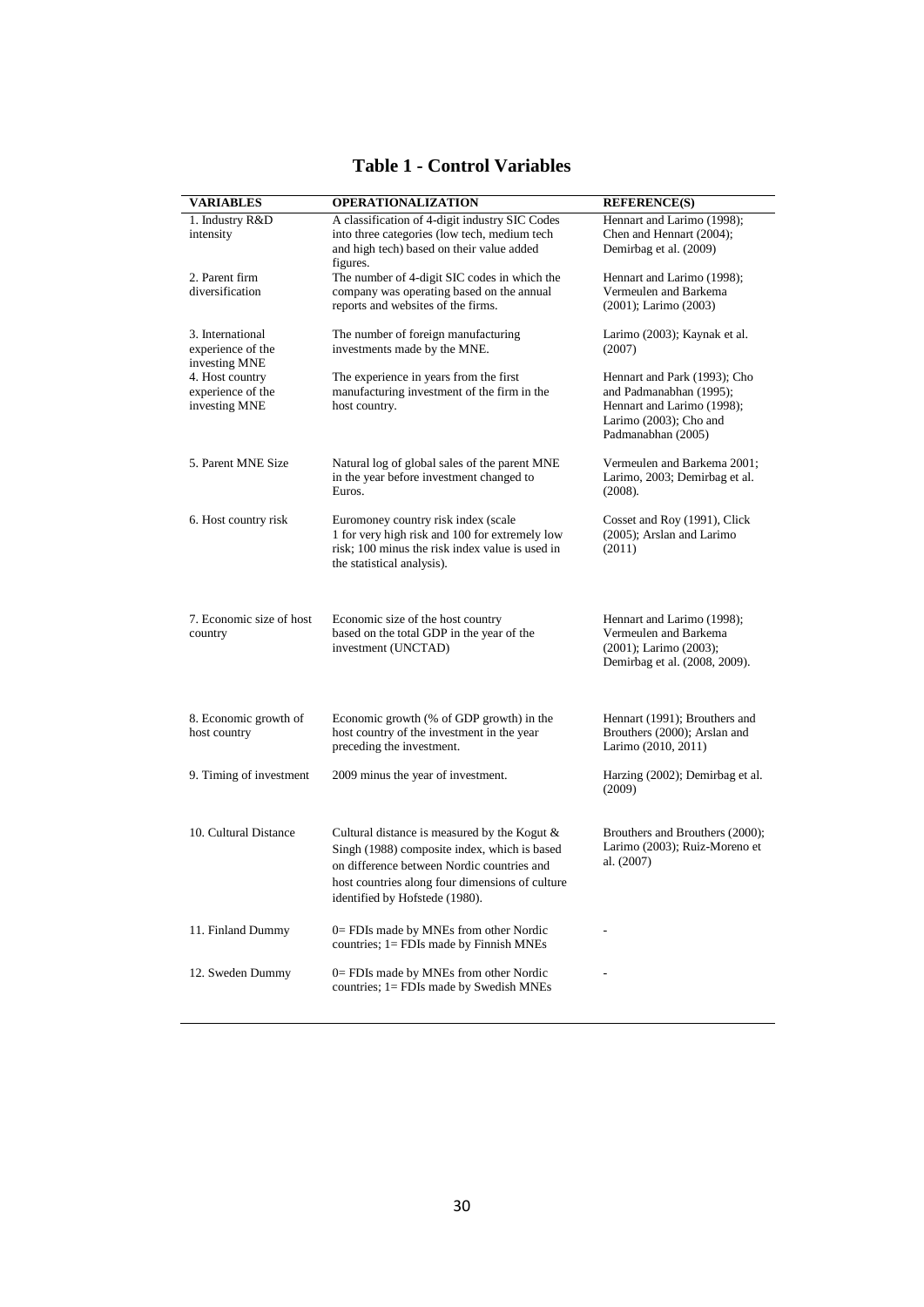| <b>Sample Characteristic</b>                                               | <b>Description</b>                                                                         |  |  |  |  |
|----------------------------------------------------------------------------|--------------------------------------------------------------------------------------------|--|--|--|--|
| Establishment Mode Choice                                                  | 184 (52.9%) greenfield investments, 164 (47.1%) acquisitions of local firms.               |  |  |  |  |
| Ownership Mode Choice                                                      | 220 (63.2%) JVs, 128 (36.8%) WOSs.                                                         |  |  |  |  |
| <b>MNEs</b><br><b>FDIs</b><br>by<br>from<br>a<br>particular Nordic country | Finland: 142 FDIs (40.8%)                                                                  |  |  |  |  |
|                                                                            | Sweden: 103 FDIs (29.6%)                                                                   |  |  |  |  |
|                                                                            | Denmark: 45 FDIs (12.9%)                                                                   |  |  |  |  |
|                                                                            | Norway: 58 FDIs (16.7%)                                                                    |  |  |  |  |
| Experience<br>International<br>of                                          | Average: 44.52 international investments. Minimum 1 (first) international investment.      |  |  |  |  |
| investing firms                                                            | Maximum: 168 international investments.                                                    |  |  |  |  |
| Host Country Experience of                                                 | Average: 3.35 years. Minimum: 0 years (No earlier FDI in the host country). Maximum:       |  |  |  |  |
| <b>Investing Firms</b>                                                     | 26 years.                                                                                  |  |  |  |  |
| Number of FDIs in particular                                               | Belarus (3), Bosnia (1), Bulgaria (14), Croatia (14), Georgia (1), Kazakhstan (8), Romania |  |  |  |  |
| host country                                                               | (37), Russian Federation (226), Serbia (6), Ukraine (36) and Uzbekistan (2).               |  |  |  |  |

## **Table 2 - Summary of Sample Characteristics**